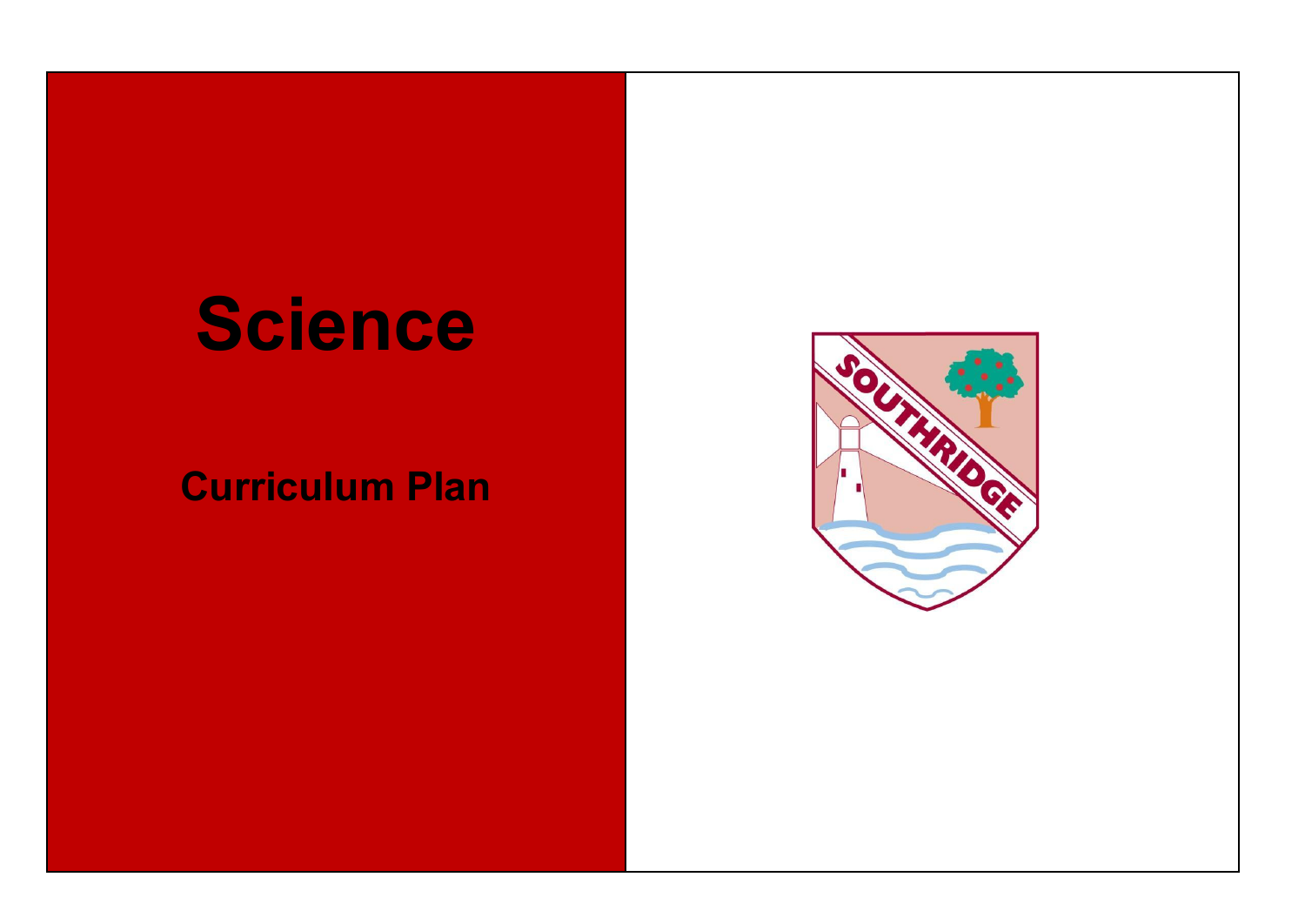# **SOUTHRIDGE FIRST SCHOOL - Science Long Term Plan KS1 Y1 and 2**

# **Purpose of study**

A high-quality science education provides the foundations for understanding the world through the specific disciplines of biology, chemistry and physics. Science has changed our lives and is vital to the world's future prosperity, and all pupils should be taught essential aspects of the knowledge, methods, processes and uses of science. Through building up a body of key foundational knowledge and concepts, pupils should be encouraged to recognise the power of rational explanation and develop a sense of excitement and curiosity about natural phenomena. They should be encouraged to understand how science can be used to explain what is occurring, predict how things will behave, and analyse causes.

# **Aims**

The national curriculum for Science aims to ensure that all pupils:

- . develop scientific knowledge and conceptual understanding through the specific disciplines of biology, chemistry and physics
- . develop understanding of the nature, processes and methods of science through different types of science enquiries that help them to answer scientific questions about the world around them
- . are equipped with the scientific knowledge required to understand the uses and implications of science, today and for the future.

# **Scientific knowledge and conceptual understanding**

The programmes of study describe a sequence of knowledge and concepts. While it is important that pupils make progress, it is also vitally important that they develop secure understanding of each key block of knowledge and concepts in order to progress to the next stage. Insecure, superficial understanding will not allow genuine progression: pupils may struggle at key points of transition (such as between primary and secondary school), build up serious misconceptions, and/or have significant difficulties in understanding higher-order content.

Pupils should be able to describe associated processes and key characteristics in common language, but they should also be familiar with, and use, technical terminology accurately and precisely. They should build up an extended specialist vocabulary. They should also apply their mathematical knowledge to their understanding of science, including collecting, presenting and analysing data. The social and economic implications of science are important but, generally, they are taught most appropriately within the wider school curriculum: teachers will wish to use different contexts to maximise their pupils' engagement with and motivation to study science.

# **The nature, processes and methods of science**

**'**Working scientifically' specifies the understanding of the nature, processes and methods of science for each year group. It should not be taught as a separate strand. The notes and guidance give examples of how 'working scientifically' might be embedded within the

content of biology, chemistry and physics, focusing on the key features of scientific enquiry, so that pupils learn to use a variety of approaches to answer relevant scientific questions. These types of scientific enquiry should include: observing over time; pattern

seeking; identifying, classifying and grouping; comparative and fair testing (controlled investigations); and researching using secondary sources. Pupils should seek answers to questions through collecting, analysing and presenting data. 'Working scientifically' will be developed further at key stages 3 and 4, once pupils have built up sufficient understanding of science to engage meaningfully in more sophisticated discussion of experimental design and control.

# **Spoken language**

The national curriculum for science reflects the importance of spoken language in pupils' development across the whole curriculum – cognitively, socially and linguistically. The quality and variety of language that pupils hear and speak are key factors in developing their scientific vocabulary and articulating scientific concepts clearly and precisely. They must be assisted in making their thinking clear, both to themselves and others, and teachers should ensure that pupils build secure foundations by using discussion to probe and remedy their misconceptions.

# **School curriculum**

The programmes of study for science are set out year-by-year for key stages 1 and 2. Schools are, however, only required to teach the relevant programme of study by the end of the key stage. Within each key stage, schools therefore have the flexibility to introduce content earlier or later than set out in the programme of study. In addition, schools can introduce key stage content during an earlier key stage if appropriate. All scho are also required to set out their school curriculum for science on a year-by-year basis and make this information available online.

# **SCIENCE TEACHING IN KEY STAGE 1**

The principal focus of science teaching in key stage 1 is to enable pupils to experience and observe phenomena, looking more closely at the natural and humanly-constructed world around them. They should be encouraged to be curious and ask questions about what they notice. They should be helped to develop their understanding of scientific ideas by using different types of scientific enquiry to answer their own questions, including observing changes over a period of time, noticing patterns, grouping and classifying things, carrying out simple comparative tests, and finding things out using secondary sources of information. They should begin to use simple scientific language to talk about what they have found out and communicate their ideas to a range of audiences in a variety of ways. Most of the learning about science should be done through the use of first-hand practical experiences, but there should also be some use of appropriate secondary sources, such as books, photographs and videos.

'Working scientifically' is described separately in the programme of study, but must always be taught through and clearly related to the teaching of substantive science content in the programme of study. Throughout the notes and guidance, examples show how scientific methods and skills might be linked to specific elements of the content.

Pupils should read and spell scientific vocabulary at a level consistent with their increasing word reading and spelling knowledge at KS1.

# **Working scientifically**

# **Key stage 1 programme of study (statutory requirements)**

During years 1 and 2, pupils should be taught to use the following practical scientific methods, processes and skills through the teaching of the programme of study content:

. asking simple questions and recognising that they can be answered in different ways

- . observing closely, using simple equipment
- . performing simple tests
- . identifying and classifying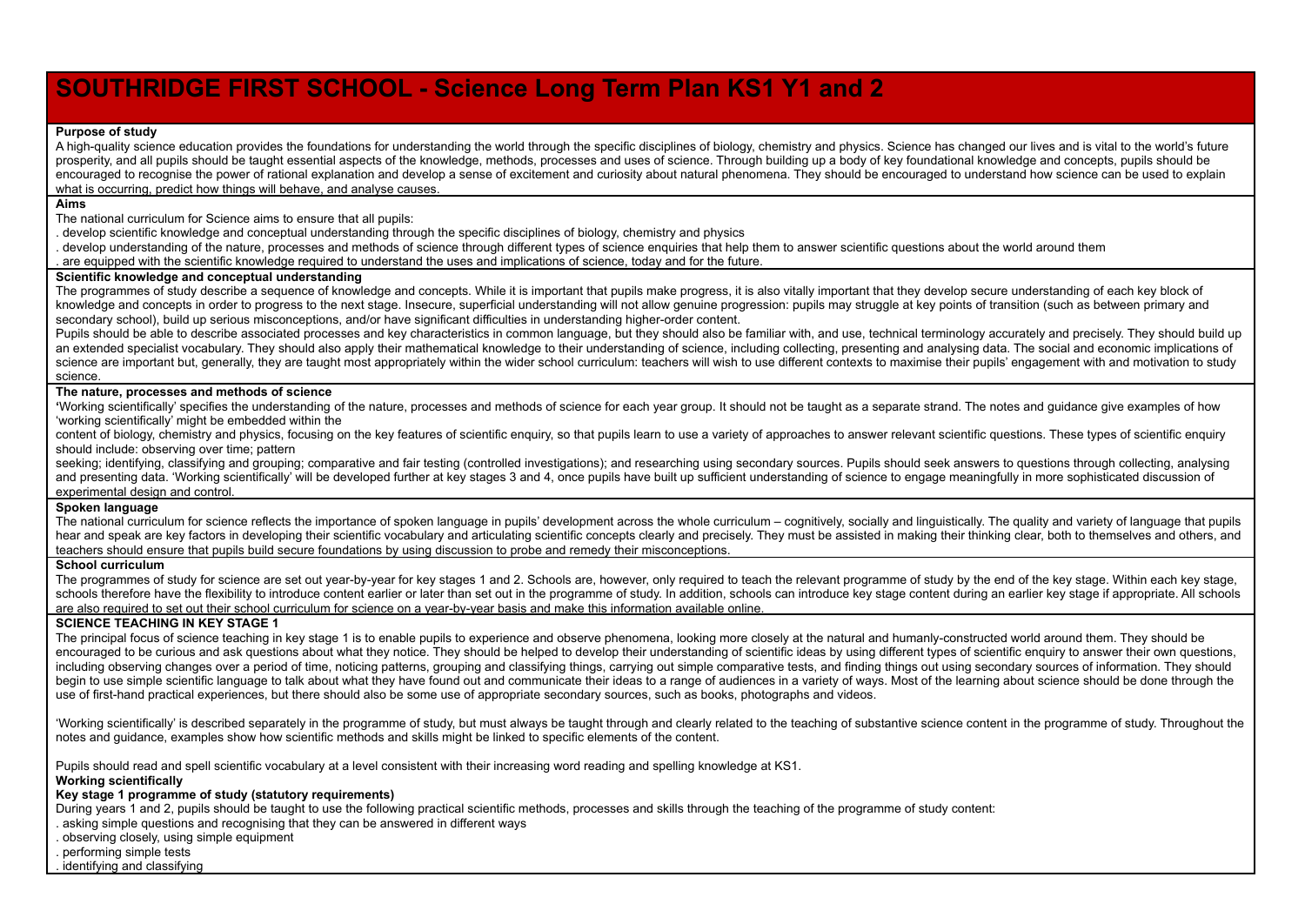using their observations and ideas to suggest answers to questions

. gathering and recording data to help in answering questions.

Pupils in years 1 and 2 should explore the world around them and raise their own questions. They should experience different types of scientific enquiries, including practical activities, and begin to recognise ways in which they might answer scientific questions. They should use simple features to compare objects, materials and living things and, with help, decide how to sort and group them, observe changes over time, and, with guidance, they should begin to notice patterns and relationships. They should ask people questions and use simple secondary sources to find answers. They should use simple measurements and equipment (e.g. hand lenses, egg timers) to gather data, carry out simple tests, record simple data, and talk about what they have found out and how they found it out. With help, they should record and communicate their findings in a range of ways and begin to use simple scientific language.

These opportunities for working scientifically should be provided across years 1 and 2 so that the expectations in the programme of study can be met by the end of year 2. Pupils are not expected to cover each aspect for every area of study.

# **Subject content for Year 1**

# **PLANTS**

# **Pupils should be taught to:**

. identify and name a variety of common plants, including garden plants, wild plants and trees, and those classified as deciduous and evergreen

. identify and describe the basic structure of a variety of common flowering plants, including trees.

# **Plants**

- Pupils should use the local environment throughout the year to explore and answer questions about plants growing in their habitat.
- Where possible, they should observe the growth of flowers and vegetables that they have planted.
- They should become familiar with common names of flowers, examples of deciduous and evergreen trees, and plant structures (trees: trunk, roots, branches, leaves, flowers (blossom), fruit; garden and wild plants: flower, petals, stem, leaves, roots, fruit, bulb and seed).
- Pupils might work scientifically by: observing closely, perhaps using magnifying glasses, and comparing and contrasting familiar plants; describing how they were able to identify and group them, and drawing diagrams showing the parts of different plants and trees.

Pupils might keep records of how plants have changed over time, for example the leaves falling off trees and buds opening; and compare and contrast how different plants change over time.

# **ANIMALS, INCLUDING HUMANS**

# **Pupils should be taught to:**

- **.** identify and name a variety of common animals including, fish, amphibians, reptiles, birds and mammals.
- . identify and name a variety of common animals that are carnivores, herbivores and omnivores
- . describe and compare the structure of a variety of common animals (birds, fish, amphibians, reptiles and mammals, including pets)
- . identify, name, draw and label the basic parts of the human body and say which part of the body is associated with each sense.

# **Animals, including humans**

- Pupils should use the local environment throughout the year to explore and answer questions about animals in their habitat.
- They should understand how to take care of animals taken from their local environment and the need to return them safely after study.
- Pupils should become familiar with the common names of birds, fish, amphibians, reptiles, mammals,, including pets.
- Pupils should have plenty of opportunities to learn the names of the main body parts (including head, neck, arms, elbows, legs, knees, face, ears, eyes, hair, mouth, teeth) through games, actions, songs and rhymes.
- Pupils might work scientifically by: using their observations to compare and contrast animals at first hand or through videos and photographs, describing how they identify and group them; grouping animals according to what they eat; and using their senses to compare different textures, sounds and smells.

# **EVERYDAY MATERIALS**

# **Pupils should be taught to:**

- . distinguish between an object and the material from which it is made
- . identify and name a variety of everyday materials, including wood, plastic, glass, metal, water, and rock
- . describe the simple physical properties of a variety of everyday materials
- . compare and group together a variety of everyday materials on the basis of their simple physical properties

# **Everyday Materials**

- $\bullet$  Pupils should explore, name, discuss and raise and answer questions about everyday materials so that they become familiar with the names of materials and properties such as: hard/soft; stretchy/stiff; shiny/dull; rough/smooth; bendy/not bendy; waterproof/not waterproof; absorbent/not absorbent.
- Pupils should explore and experiment with a wide variety of materials, not only those listed in the programme of study, but including for example: brick, paper, fabrics, elastic, foil.
- Pupils might find out about people who have developed useful new materials, for example, John Dunlop, Charles Macintosh or John McAdam.
- Pupils might work scientifically by: performing simple tests to explore questions such as: 'What is the best material for an umbrella? ... for lining a dog basket? ... for curtains? ... for a bookshelf? ... for a gymnast's leotard?'

# **SEASONAL CHANGES**

Pupils should be taught to:

. observe changes across the four seasons

. observe and describe weather associated with the seasons and how day length varies.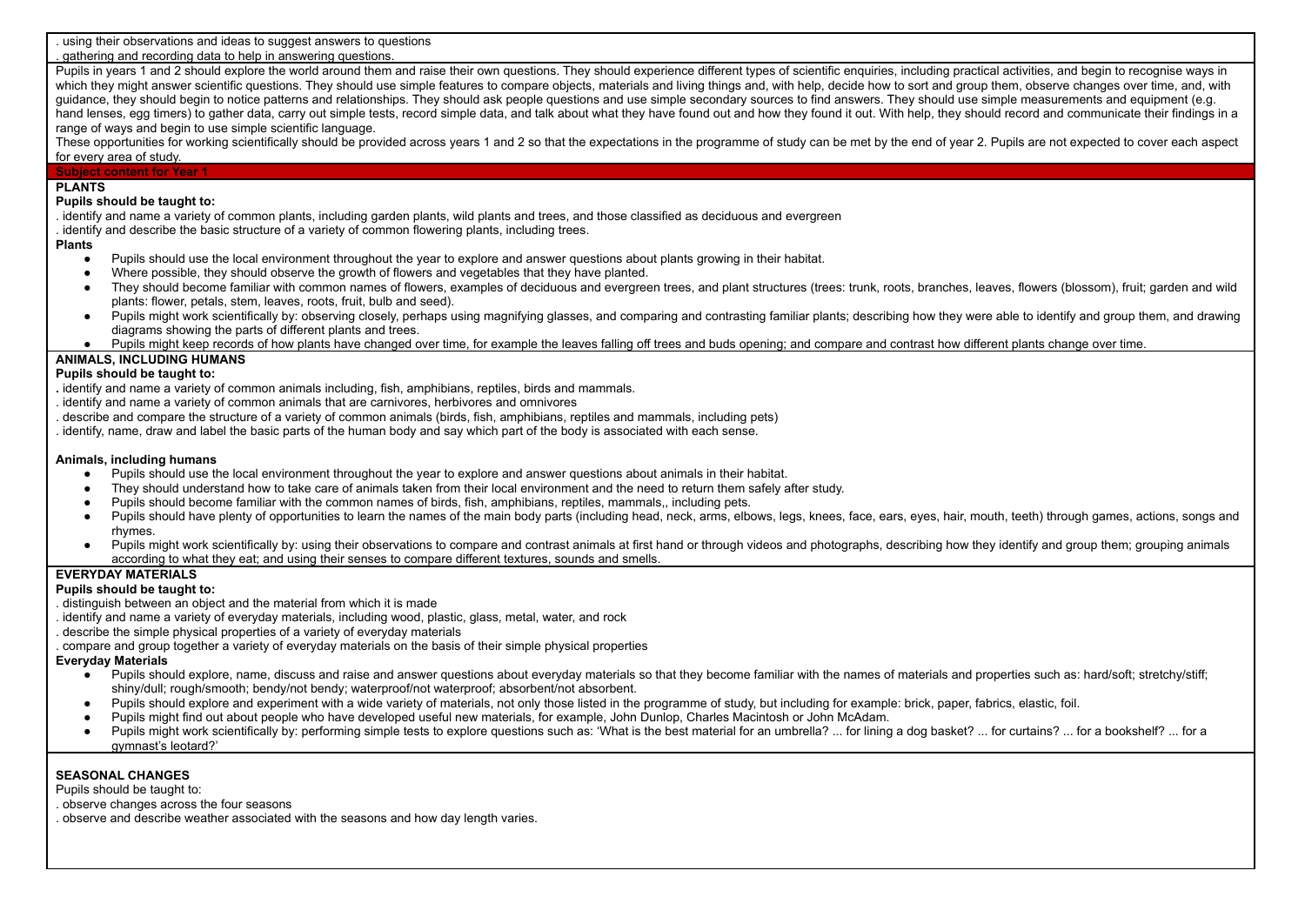#### **Seasonal changes**

- Pupils should observe and talk about changes in the weather and the seasons
- **●** Pupils might work scientifically by: making tables and charts about the weather; and making displays of what happens in the world around them, including day length, as the seasons change.

# **Subject content for Year 2**

# **ALL LIVING THINGS AND THEIR HABITATS**

# **Pupils should be taught to:**

**.** explore and compare the differences between things that are living, dead, and things that have never been alive

. identify that most living things live in habitats to which they are suited and describe how different habitats provide for the basic needs of different kinds of animals and plants, and how they depend on each other . identify and name a variety of plants and animals in their habitats, including microhabitats

. describe how animals obtain their food from plants and other animals, using the idea of a simple food chain, and identify and name different sources of food.

# **All Living Things and their Habitats**

- Pupils should be introduced to the idea that all living things have certain characteristics that are essential for keeping them alive and healthy.
- They should raise and answer questions that help them to become familiar with the life processes that are common to all living things.
- Pupils should be introduced to the terms 'habitat' (a natural environment or home of a variety of plants and animals) and 'microhabitat' (a very small habitat, for example for woodlice under stones, logs or leaf litter).
- They should raise and answer questions about the local environment that help them to identify and study a variety of plants and animals within their habitat and observe how living things depend on each other, for example plants serving as a source of food and shelter for animals.
- Pupils should compare animals in familiar habitats with animals found in less familiar habitats, for example, on the seashore, in woodland, in the ocean, in the rainforest.
- Pupils might work scientifically by: sorting and classifying things according to whether they are living, dead or were never alive, and recording their findings using charts.
- They should describe how they decided where to place things, exploring questions such as: 'Is a flame alive? Is a deciduous tree dead in winter?' and talk about ways of answering their questions.
- They could construct a simple food chain that includes humans (e.g. grass, cow, human);
- describing the conditions in different habitats and micro-habitats (under log, on stony path, under bushes); finding out how the conditions affect the number and type(s) of plants and animals that live there.

# **PLANTS**

# **Pupils should be taught to:**

- . observe and describe how seeds and bulbs grow into mature plants
- . find out and describe how plants need water, light and a suitable temperature to grow and stay healthy.

#### **Plants**

- Pupils should use the local environment throughout the year to observe how plants grow (including seeds, bulbs, fruit and vegetables, deciduous and evergreen bushes and trees).
- Pupils should be introduced to the requirements of plants for growth and survival, as well as the process of reproduction and growth in plants.
- Note: Seeds and bulbs need water to grow but do not need light; seeds and bulbs have a store of food inside them.
- **●** Pupils might work scientifically by: observing and recording, with some accuracy, the growth of a variety of plants as they change over time from a seed or bulb, or observing similar plants at different stages of growth; setting up a comparative test to show that plants need light and water to stay healthy.

# **ANIMALS, INCLUDING HUMANS**

# **Pupils should be taught to:**

- **.** notice that animals, including humans, have offspring which grow into adults
- . find out about and describe the basic needs of animals, including humans, for survival (water, food and air)
- . describe the importance for humans of exercise, eating the right amounts of different types of food, and hygiene.

# **Animals, including humans**

Pupils should be introduced to the basic needs of animals for survival, as well as the importance of exercise and nutrition for humans.

They should also be introduced to the processes of reproduction and growth in animals.

The focus at this stage should be on questions that help pupils to recognise growth; they should not be expected to understand how reproduction occurs. The following examples might be used; egg, chick, chicken; egg, caterpillar, pupa, butterfly; spawn, tadpole, frog; lamb, sheep.

Growing into adults can include reference to baby, toddler, child, teenager, adult.

Pupils might work scientifically by: observing, through video or first-hand observation and measurement, how different animals, including humans, grow; asking questions about what things animals need for survival and what humans need to stay healthy; and suggesting ways to find answers to their questions.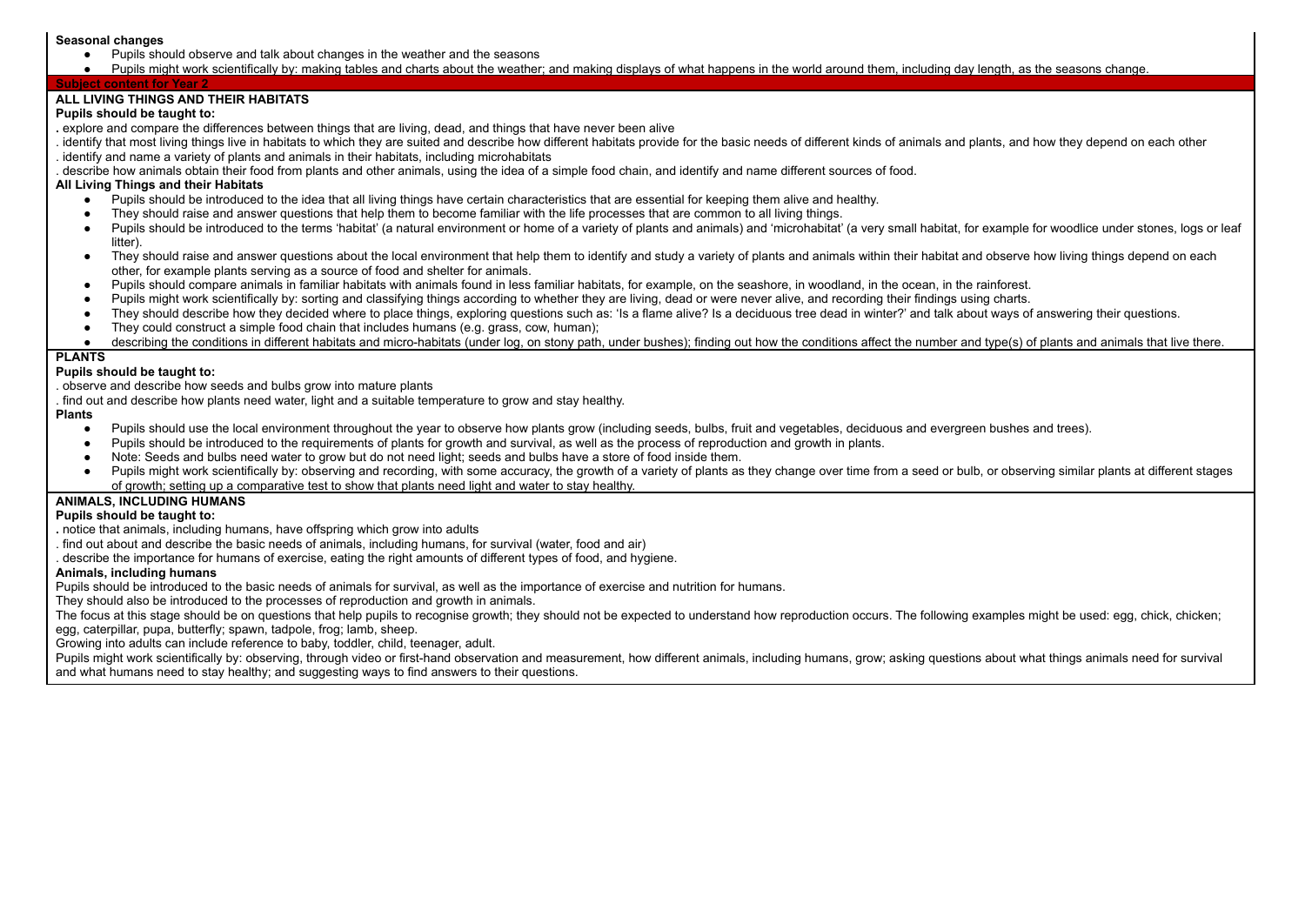# **USES OF EVERYDAY MATERIALS**

### **Pupils should be taught to:**

. identify and compare the uses of a variety of everyday materials, including wood, metal, plastic, glass, brick, rock, paper and cardboard

. find out how the shapes of solid objects made from some materials can be changed by squashing, bending, twisting and stretching.

# **Uses of everyday materials**

- Pupils should identify and discuss the uses of different everyday materials so that they become familiar with how some materials are used for more than one thing (metal can be used for coins, cans, cars and table legs; wood can be used for matches, floors, and telegraph poles) or different materials are used for the same thing (spoons can be made from plastic, wood, metal, but not normally from glass; tables can be made from plastic, wood, metal, but not normally from paper).
- Pupils might work scientifically by: comparing the uses of everyday materials in and around the school with materials found in other places (at home, the journey to school, on visits, and in stories, rhymes and songs); observing closely, identifying and classifying the uses of different materials, and recording their observations.
- Pupils should be encouraged to think about unusual and creative uses for everyday materials.
- They could ask questions about the movement of objects such as toy cars on different surfaces; comparing them, by measuring how far they go; ordering their findings and recording their observations and measurements, for example by constructing tables and charts, and drawing on their results to answer their questions.

# **SOUTHRIDGE FIRST SCHOOL - Science Long Term Plan KS2 Y3 and Y4**

| The principal focus of science teaching in lower key stage 2 is to enable pupils to broaden their scientific view of the world around them. They should do this through exploring, talking about, testing and developing ideas<br>about everyday phenomena and the relationships between living things and familiar environments, and by beginning to develop their ideas about functions, relationships and interactions. They should ask their own<br>questions about what they observe and make some decisions about which types of scientific enquiry are likely to be the best ways of answering them, including observing changes over time, noticing patterns, grouping<br>and classifying things, carrying out simple comparative and fair tests and finding things out using secondary sources of information. They should draw simple conclusions and use some scientific language, first, to talk<br>about and, later, to write about what they have found out. Working scientifically' is described separately at the beginning of the programme of study, but must always be taught through and clearly related to substantive<br>science content in the programme of study. Throughout the notes and guidance, examples show how scientific methods and skills might be linked to specific elements of the content. Pupils should read and spell scientific<br>vocabulary correctly and with confidence, using their growing word reading and spelling knowledge. |  |  |  |  |
|---------------------------------------------------------------------------------------------------------------------------------------------------------------------------------------------------------------------------------------------------------------------------------------------------------------------------------------------------------------------------------------------------------------------------------------------------------------------------------------------------------------------------------------------------------------------------------------------------------------------------------------------------------------------------------------------------------------------------------------------------------------------------------------------------------------------------------------------------------------------------------------------------------------------------------------------------------------------------------------------------------------------------------------------------------------------------------------------------------------------------------------------------------------------------------------------------------------------------------------------------------------------------------------------------------------------------------------------------------------------------------------------------------------------------------------------------------------------------------|--|--|--|--|
| During years 3 & 4, pupils should be taught to use the following practical scientific methods, processes and skills through the teaching of the programme of study content:                                                                                                                                                                                                                                                                                                                                                                                                                                                                                                                                                                                                                                                                                                                                                                                                                                                                                                                                                                                                                                                                                                                                                                                                                                                                                                     |  |  |  |  |
| asking relevant questions and using different types of scientific enquiries to answer them                                                                                                                                                                                                                                                                                                                                                                                                                                                                                                                                                                                                                                                                                                                                                                                                                                                                                                                                                                                                                                                                                                                                                                                                                                                                                                                                                                                      |  |  |  |  |
| setting up simple practical enquiries, comparative and fair tests                                                                                                                                                                                                                                                                                                                                                                                                                                                                                                                                                                                                                                                                                                                                                                                                                                                                                                                                                                                                                                                                                                                                                                                                                                                                                                                                                                                                               |  |  |  |  |
| . making systematic and careful observations and, where appropriate, taking accurate measurements using standard units, using a range of equipment, including                                                                                                                                                                                                                                                                                                                                                                                                                                                                                                                                                                                                                                                                                                                                                                                                                                                                                                                                                                                                                                                                                                                                                                                                                                                                                                                   |  |  |  |  |
| thermometers and data loggers                                                                                                                                                                                                                                                                                                                                                                                                                                                                                                                                                                                                                                                                                                                                                                                                                                                                                                                                                                                                                                                                                                                                                                                                                                                                                                                                                                                                                                                   |  |  |  |  |
| gathering, recording, classifying and presenting data in a variety of ways to help in answering questions                                                                                                                                                                                                                                                                                                                                                                                                                                                                                                                                                                                                                                                                                                                                                                                                                                                                                                                                                                                                                                                                                                                                                                                                                                                                                                                                                                       |  |  |  |  |
| . recording findings using simple scientific language, drawings, labelled diagrams, keys, bar charts, and tables                                                                                                                                                                                                                                                                                                                                                                                                                                                                                                                                                                                                                                                                                                                                                                                                                                                                                                                                                                                                                                                                                                                                                                                                                                                                                                                                                                |  |  |  |  |
| . reporting on findings from enquiries, including oral and written explanations, displays or presentations of results and conclusions                                                                                                                                                                                                                                                                                                                                                                                                                                                                                                                                                                                                                                                                                                                                                                                                                                                                                                                                                                                                                                                                                                                                                                                                                                                                                                                                           |  |  |  |  |
| using results to draw simple conclusions, make predictions for new values, suggest improvements and raise further questions                                                                                                                                                                                                                                                                                                                                                                                                                                                                                                                                                                                                                                                                                                                                                                                                                                                                                                                                                                                                                                                                                                                                                                                                                                                                                                                                                     |  |  |  |  |
| identifying differences, similarities or changes related to simple scientific ideas and processes                                                                                                                                                                                                                                                                                                                                                                                                                                                                                                                                                                                                                                                                                                                                                                                                                                                                                                                                                                                                                                                                                                                                                                                                                                                                                                                                                                               |  |  |  |  |
| . using straightforward scientific evidence to answer questions or to support their findings.                                                                                                                                                                                                                                                                                                                                                                                                                                                                                                                                                                                                                                                                                                                                                                                                                                                                                                                                                                                                                                                                                                                                                                                                                                                                                                                                                                                   |  |  |  |  |
| Pupils in years 3 and 4 should be given a range of scientific experiences to enable them to raise their own questions about the world around them.                                                                                                                                                                                                                                                                                                                                                                                                                                                                                                                                                                                                                                                                                                                                                                                                                                                                                                                                                                                                                                                                                                                                                                                                                                                                                                                              |  |  |  |  |
| They should start to make their own decisions about the most appropriate type of scientific enquiry they might use to answer questions; recognise when a simple fair test is necessary and help to decide how to<br>$\bullet$                                                                                                                                                                                                                                                                                                                                                                                                                                                                                                                                                                                                                                                                                                                                                                                                                                                                                                                                                                                                                                                                                                                                                                                                                                                   |  |  |  |  |
| set it up; talk about criteria for grouping, sorting and classifying; and use simple keys.                                                                                                                                                                                                                                                                                                                                                                                                                                                                                                                                                                                                                                                                                                                                                                                                                                                                                                                                                                                                                                                                                                                                                                                                                                                                                                                                                                                      |  |  |  |  |
| They should begin to look for patterns and decide what data to collect to identify them.                                                                                                                                                                                                                                                                                                                                                                                                                                                                                                                                                                                                                                                                                                                                                                                                                                                                                                                                                                                                                                                                                                                                                                                                                                                                                                                                                                                        |  |  |  |  |
| They should help to make decisions about what observations to make, how long to make them for and the type of simple equipment that might be used.                                                                                                                                                                                                                                                                                                                                                                                                                                                                                                                                                                                                                                                                                                                                                                                                                                                                                                                                                                                                                                                                                                                                                                                                                                                                                                                              |  |  |  |  |
| They should learn how to use new equipment, such as data loggers, appropriately.                                                                                                                                                                                                                                                                                                                                                                                                                                                                                                                                                                                                                                                                                                                                                                                                                                                                                                                                                                                                                                                                                                                                                                                                                                                                                                                                                                                                |  |  |  |  |
| They should collect data from their own observations and measurements, using notes, simple tables and standard units, and help to make decisions about how to record and analyse this data.                                                                                                                                                                                                                                                                                                                                                                                                                                                                                                                                                                                                                                                                                                                                                                                                                                                                                                                                                                                                                                                                                                                                                                                                                                                                                     |  |  |  |  |
| With help, pupils should look for changes, patterns, similarities and differences in their data in order to draw simple conclusions and answer questions.                                                                                                                                                                                                                                                                                                                                                                                                                                                                                                                                                                                                                                                                                                                                                                                                                                                                                                                                                                                                                                                                                                                                                                                                                                                                                                                       |  |  |  |  |
| With support, they should identify new questions arising from the data, making predictions for new values within or beyond the data they have collected and finding ways of improving what they have already                                                                                                                                                                                                                                                                                                                                                                                                                                                                                                                                                                                                                                                                                                                                                                                                                                                                                                                                                                                                                                                                                                                                                                                                                                                                    |  |  |  |  |
| done.                                                                                                                                                                                                                                                                                                                                                                                                                                                                                                                                                                                                                                                                                                                                                                                                                                                                                                                                                                                                                                                                                                                                                                                                                                                                                                                                                                                                                                                                           |  |  |  |  |
| They should also recognise when and how secondary sources might help them to answer questions that cannot be answered through practical investigations. Pupils should use relevant scientific language to<br>$\bullet$                                                                                                                                                                                                                                                                                                                                                                                                                                                                                                                                                                                                                                                                                                                                                                                                                                                                                                                                                                                                                                                                                                                                                                                                                                                          |  |  |  |  |
| discuss their ideas and communicate their findings in ways that are appropriate for different audiences.                                                                                                                                                                                                                                                                                                                                                                                                                                                                                                                                                                                                                                                                                                                                                                                                                                                                                                                                                                                                                                                                                                                                                                                                                                                                                                                                                                        |  |  |  |  |
| These opportunities for working scientifically should be provided across years 3 and 4 so that the expectations in the programme of study can be met by the end of year 4. Punils are not expected to cover each aspect for                                                                                                                                                                                                                                                                                                                                                                                                                                                                                                                                                                                                                                                                                                                                                                                                                                                                                                                                                                                                                                                                                                                                                                                                                                                     |  |  |  |  |

These opportunities for working scientifically should be provided across years 3 and 4 so that the expectations in the programme of study can be met by the end of year 4. Pupils are not expected to cover each aspect for every area of study.

# **Subject content for Year 3**

# **PLANTS**

# **Pupils should be taught to:**

**.** identify and describe the functions of different parts of flowering plants: roots, stem/trunk, leaves and flowers

- . explore the requirements of plants for life and growth (air, light, water, nutrients from soil, and room to grow) and how they vary from plant to plant
- . investigate the way in which water is transported within plants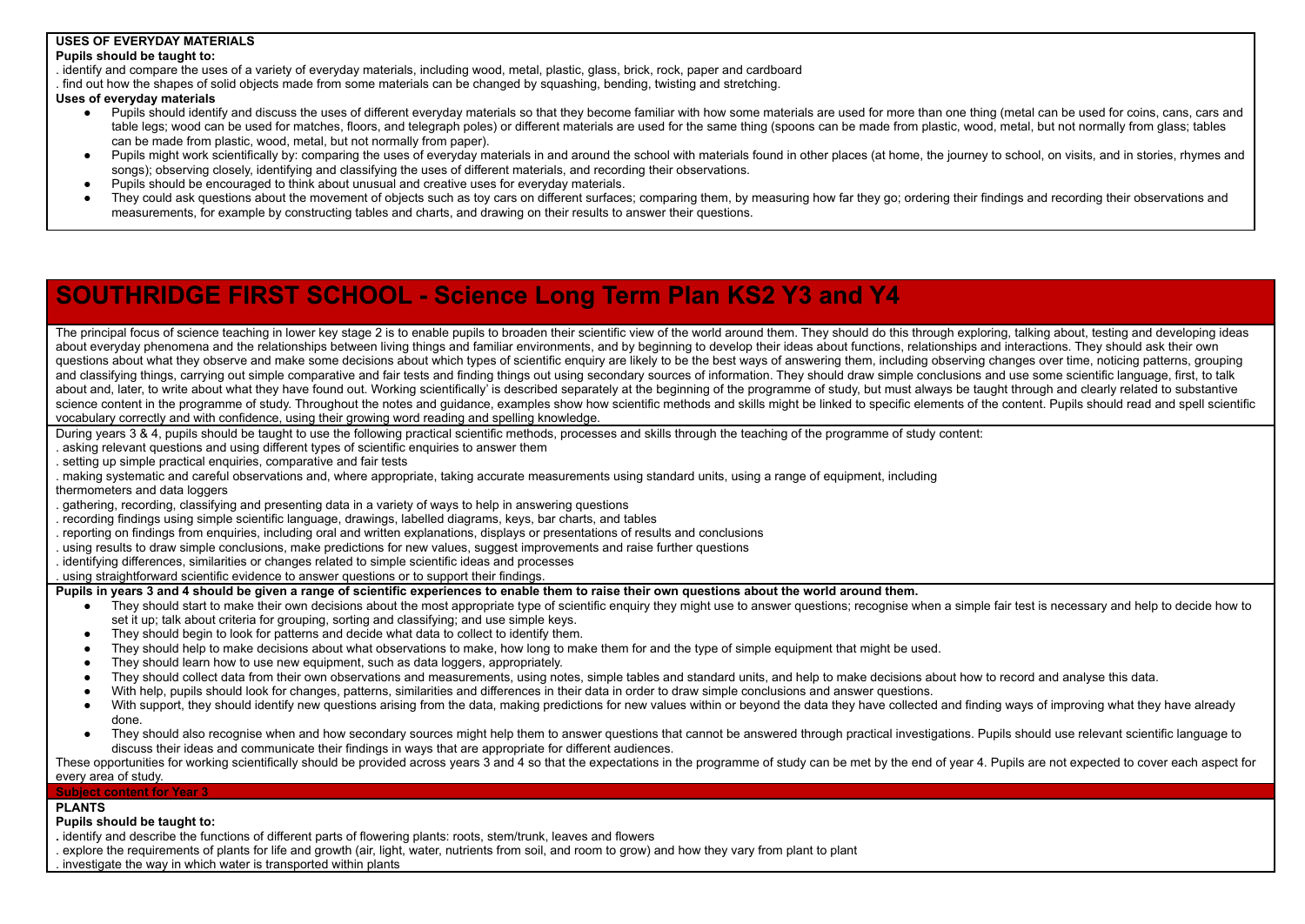. explore the part that flowers play in the life cycle of flowering plants, including pollination, seed formation and seed dispersal.

# **Plants**

- Pupils should be introduced to the relationship between structure and function: the idea that every part has a job to do. They should explore questions that focus on the role of the roots and stem in nutrition and support, leaves for nutrition and flowers for reproduction.
- Note: Pupils can be introduced to the idea that plants can make their own food, but at this stage they do not need to understand how this happens.
- Pupils might work scientifically by: comparing the effect of different factors on plant growth, for example the amount of light, the amount of fertiliser; discovering how seeds are formed by observing the different stages of plant life cycles over a period of time; looking for patterns in the structure of fruits that relate to how the seeds are dispersed.
- They might observe how water is transported in plants, for example by putting cut, white carnations into coloured water and observing how water travels up the stem to the flowers.

# **ANIMALS, INCLUDING HUMANS**

# **Pupils should be taught to:**

- . identify that animals, including humans, need the right types and amount of nutrition, and that they cannot make their own food; they get nutrition from what they eat
- . identify that humans and some animals have skeletons and muscles for support, protection and movement.

# **Animals, including humans**

- Pupils should continue to learn about the importance of nutrition (including a balanced diet) and should be introduced to the main body parts associated with the skeleton and muscles, finding out how different parts of the body have special functions.
- Pupils might work scientifically by: identifying and grouping animals with and without skeletons and observing and comparing their movement; exploring ideas about what would happen if humans did not have skeletons.
- They might compare and contrast the diets of different animals (including their pets) and decide ways of grouping them according to what they eat.
- They might research different food groups and how they keep us healthy and design meals based on what they find out.

# **ROCKS**

# **Pupils should be taught to:**

- **.** compare and group together different kinds of rocks on the basis of their appearance and simple physical properties
- . describe in simple terms how fossils are formed when things that have lived are trapped within rock
- . recognise that soils are made from rocks and organic matter.

# **Rocks**

- Linked with work in geography, pupils should explore different kinds of rocks and soils, including those in the local environment.
- Pupils might work scientifically by: observing rocks, including those used in buildings and gravestones, and exploring how and why they might have changed over time; using a hand lens or microscope to help them to identify and classify rocks according to whether they have grains or crystals, and whether they have fossils in them.
- Pupils might research and discuss the different kinds of living things whose fossils are found in sedimentary rock and explore how fossils are formed.
- Pupils could explore different soils and identify similarities and differences between them and investigate what happens when rocks are rubbed together.
- **●** They can raise and answer questions about the way soils are formed.

# **LIGHT**

# **Pupils should be taught that:**

**.**recognise that they need light in order to see things and that dark is the absence of light

.notice that light is reflected from surfaces

.recognise that light from the sun can be dangerous and that there are ways to protect their eyes

.Recognise that shadows are formed when the light from a light source is blocked by an opaque object

. find patterns in the way that the size of shadows change.

**Light**

- Pupils should explore what happens when light reflects off a mirror or other reflective surfaces, including playing mirror games to help them to answer questions about how light behaves.
- Note: Pupils should be warned that it is not safe to look directly at the Sun, even when wearing dark glasses.
- Pupils might work scientifically by: looking for patterns in what happens to shadows when the light source moves or the distance between the light source and the object changes.

# **Programmes of Study for Year 3**

# **FORCES AND MAGNETS**

# **Pupils should be taught to:**

**.**compare how things move on different surfaces

notice that some forces need contact between two objects, but magnetic forces can act at a distance

- . observe how magnets attract or repel each other and attract some materials and not others
- . compare and group together a variety of everyday materials on the basis of whether they are attracted to a magnet, and identify some magnetic materials

. describe magnets as having two poles

. predict whether two magnets will attract or repel each other, depending on which poles are facing.

# **Forces and Magnets**

- Pupils should observe that magnetic forces can act without direct contact, unlike most forces, where direct contact is necessary (for example, opening a door, pushing a swing).
- They should explore the behaviour and everyday uses of different magnets (for example, bar, ring, button and horseshoe).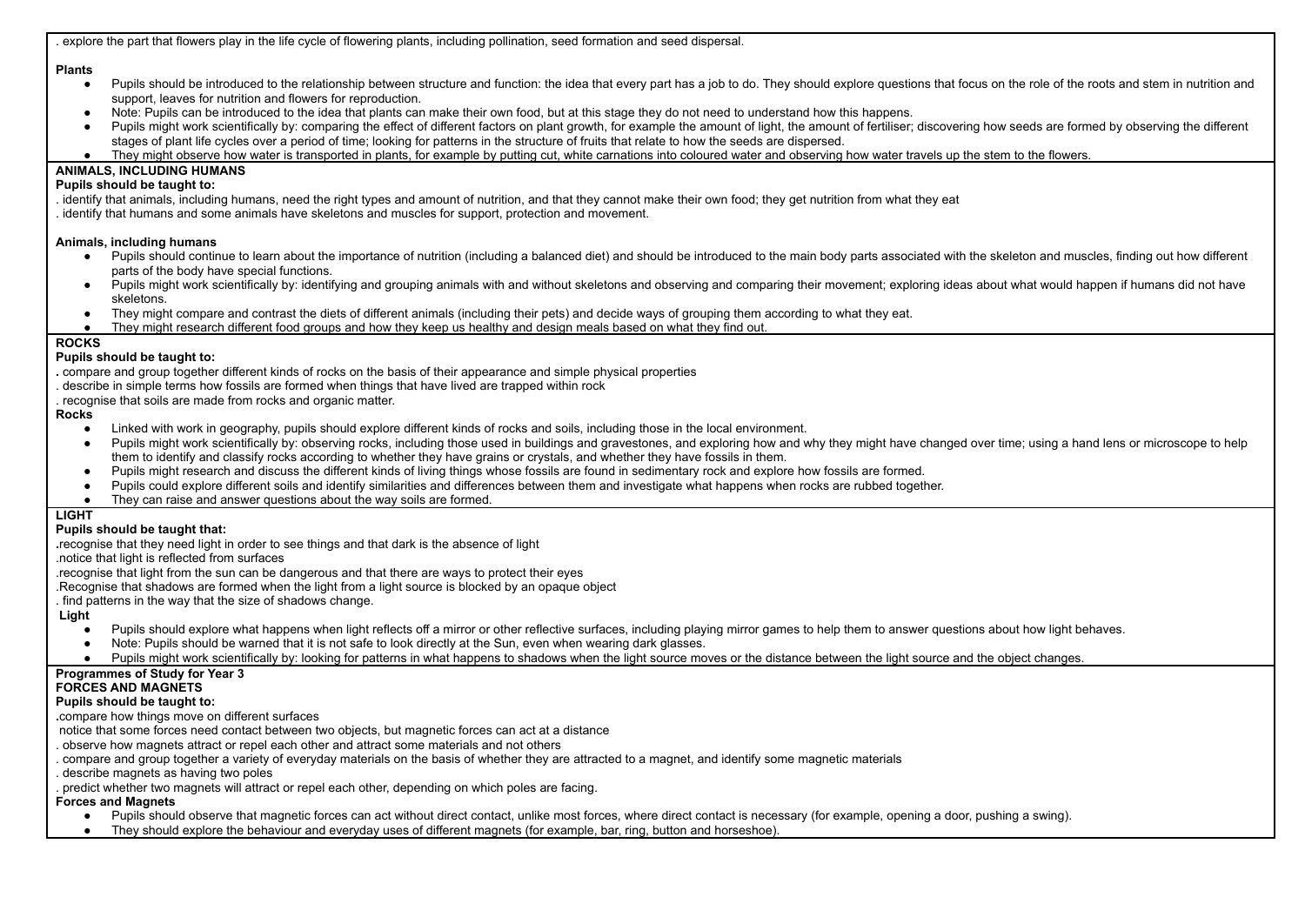Pupils might work scientifically by: exploring the strengths of different magnets and finding a fair way to compare them: sorting materials into those that are magnetic and those that are not: looking for patterns in the way that magnets behave in relation to each other and what might affect this, such as the strength of the magnet or which pole faces another; identifying how these properties make magnets useful in everyday items and suggesting creative uses for different magnets.

# **Subject content for Year 4**

# **LIVING THINGS AND THEIR HABITATS**

# **Pupils should be taught to:**

- . recognise that living things can be grouped in a variety of ways
- . explore and use classification keys to help group, identify and name a variety of living things in their local and wider environment
- . recognise that environments can change and that this can sometimes pose dangers to living things.

# **All living things**

- Pupils should use the local environment throughout the year to aise and answer questions that help them to identify and study plants and animals in their habitat; and how the habitat changes throughout the year.
- Pupils should begin to put vertebrate animals into groups such as fish, amphibians, reptiles, birds, and mammals; and invertebrates into snails and slugs, worms, spiders, and insects.
- Note: Plants are more difficult to classify, but can be grouped into categories such as flowering plants (including grasses) and non-flowering plants such as ferns and mosses.
- Pupils should explore examples of human impact (both positive and negative) on environments such as the positive effects of nature reserves, ecologically planned parks, or garden ponds, and the negative effects of population and development, litter or deforestation.
- Pupils might work scientifically by: exploring local small invertebrates and using quides or keys to identify them; making a quide to local living things; raising and answering questions based on their observations of animals and what they have found out about other animals that they have researched.

# **ANIMALS, INCLUDING HUMANS**

# **Pupils should be taught to:**

. describe the simple functions of the basic parts of the digestive system in humans

. identify the different types of teeth in humans and their simple functions

. construct and interpret a variety of food chains, identifying producers, predators and prey.

# **Animals, including humans**

- Pupils should be introduced to the main body parts associated with the digestive system, such as mouth, tongue, teeth, oesophagus, stomach and small and large intestine and explore questions that help them to understand their special functions.
- Pupils might work scientifically by: comparing the teeth of carnivores and herbivores, and suggesting reasons for differences; finding out what damages teeth and how to look after them.
- They might draw and discuss their ideas about the digestive system and compare them with models or images.

# **STATES OF MATTER**

# **Pupils should be taught to:**

- **.** compare and group materials together, according to whether they are solids, liquids or gases
- . observe that some materials change state when they are heated or cooled, and measure or research the temperature at which this happens in degrees Celsius (°C)
- . identify the part played by evaporation and condensation in the water cycle and associate the rate of evaporation with temperature.

# **States of matter**

- Pupils should explore a variety of everyday materials and develop simple descriptions of the states of matter (solids hold their shape; liquids form a pool not a pile; gases escape from an unsealed container).
- Pupils should observe water as a solid, a liquid and a gas and should note the changes to water when it is heated or cooled.
- Note: Teachers should avoid using materials where heating is associated with chemical change, for example, through baking or burning.
- Pupils might work scientifically by: grouping and classifying a variety of different materials; exploring the effect of temperature on substances such as chocolate, butter, cream (for example, to make food such as chocolate crispy cakes and ice-cream for a party).
- They could research the temperature at which materials change state, such as when iron melts or when oxygen condenses, using and applying what they have learnt in mathematics.
- They might observe and record evaporation over a period of time, such as a puddle in the playground or washing on a line, and investigate the effect of temperature on washing or snowmen melting.

# **SOUND**

# **Pupils should be taught to:**

- . identify how sounds are made, associating some of them with something vibrating
- . recognise that vibrations from sounds travel through a medium to the ear
- . find patterns between the pitch of a sound and features of the object that produced it
- . find patterns between the volume of a sound and the strength of the vibrations that produced it.
- . recognise that sounds get faster as the distance from the sound source increases

# **Sound**

- Pupils should explore and identify the way sound is made through vibration in a range of different musical instruments from around the world; and find out how the pitch and volume of sounds can be changed in a variety of ways.
- Pupils might work scientifically by: finding patterns in the data (for example, blowing across the top of bottles, changing the length and thickness of elastic bands).
- They might make earmuffs from a variety of different materials to investigate which provides the best insulation against sound.
- They could make and play their own instruments by using what they have found out about pitch and volume.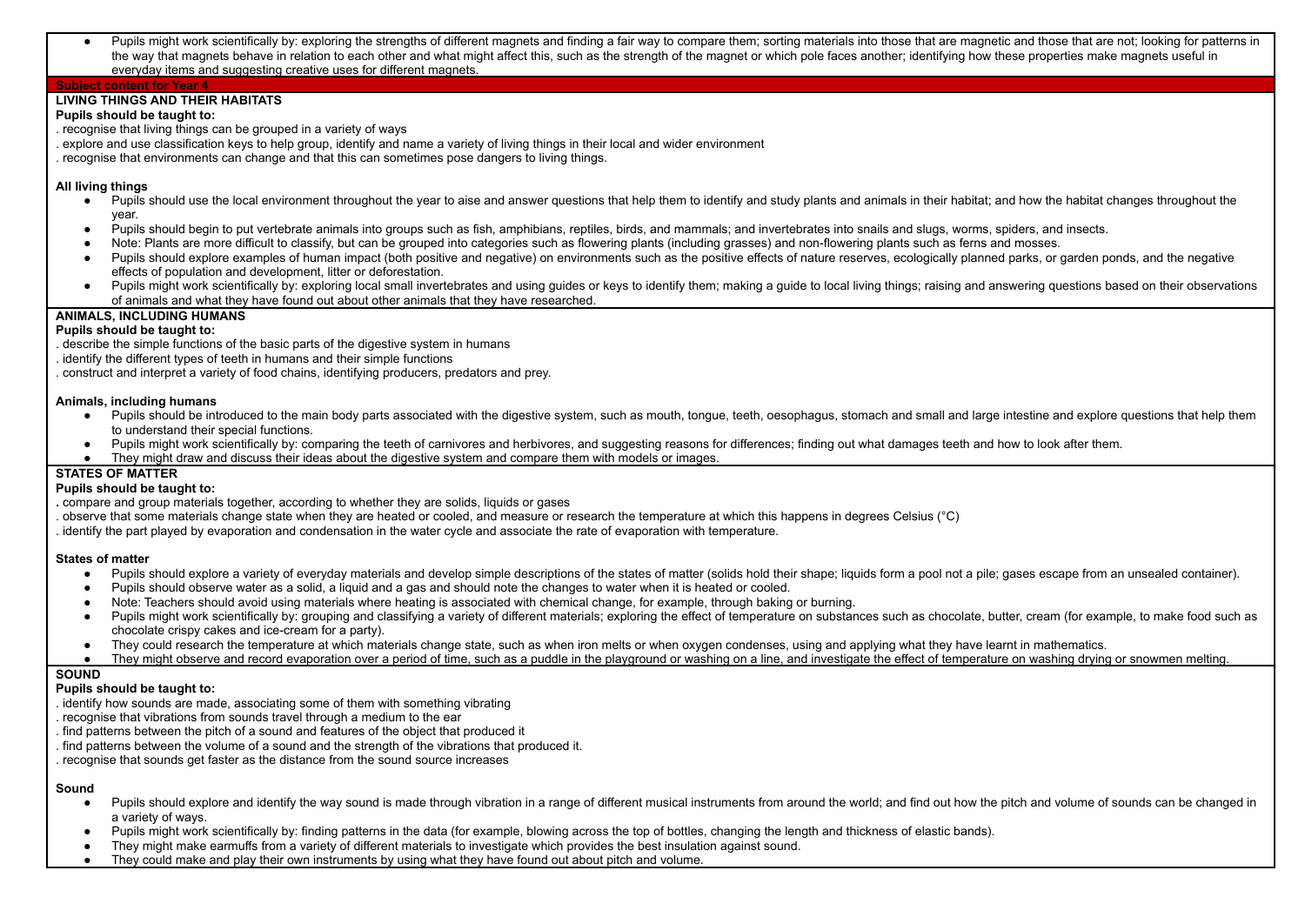# **ELECTRICITY**

# **Pupils should be taught to:**

- . identify common appliances that run on electricity
- . construct a simple series electrical circuit, identifying and naming its basic parts, including cells, wires, bulbs, switches and buzzers
- . identify whether or not a lamp will light in a simple series circuit, based on whether or not the lamp is part of a complete loop with a battery
- . recognise that a switch opens and closes a circuit and associate this with whether or not a lamp lights in a simple series circuit
- . recognise some common conductors and insulators, and associate metals with being good conductors.

# **Electricity**

- Pupils should construct simple series circuits, trying different components, such as bulbs, buzzers and motors, and including switches, and use their circuits to create simple devices.
- Pupils should draw the circuit as a pictorial representation, not necessarily using conventional circuit symbols at this stage; these will be introduced in year 6.
- Note: Pupils might use the terms current and voltage, but these should not be introduced or defined formally at this stage.
- Pupils should be taught about precautions for working safely with electricity.
- Pupils might work scientifically by: observing patterns, for example that bulbs get brighter if more cells are added, that metals tend to be conductors of electricity, and that some materials can and some cannot be used to connect across a gap in a circuit.

# **Attainment targets:**

By the end of each key stage, pupils are expected to know, apply and understand the matters, skills and processes specified in the relevant programme of study.

| Year <sub>1</sub> |                                                                                                                                                                                                                                                                                                                                                                                                                                                                                                                                                                                                                                                                                                                                                                                                                                                                                                                                                                                                                                                                                                                                                                                                                                              |  |
|-------------------|----------------------------------------------------------------------------------------------------------------------------------------------------------------------------------------------------------------------------------------------------------------------------------------------------------------------------------------------------------------------------------------------------------------------------------------------------------------------------------------------------------------------------------------------------------------------------------------------------------------------------------------------------------------------------------------------------------------------------------------------------------------------------------------------------------------------------------------------------------------------------------------------------------------------------------------------------------------------------------------------------------------------------------------------------------------------------------------------------------------------------------------------------------------------------------------------------------------------------------------------|--|
| Autumn 1          | <b>Use of Everyday Materials</b><br>Distinguish between an object and the material from which it is made<br>$\blacksquare$<br>Identify and name a variety of everyday materials, including wood, plastic, glass, metal, water, and rock<br>$\blacksquare$<br>Describe the simple physical properties of a variety of everyday materials<br>$\blacksquare$<br>Compare and group together a variety of everyday materials on the basis of their simple physical properties.<br>$\blacksquare$<br>To be able to identify and classify.<br>×.<br>To be able to observe carefully, using simple equipment.<br>To be able to ask simple questions and recognise that they can be answered in different ways.<br>To be able to perform simple tests.<br>×<br>To be able to record simple data in order to answer a question.<br>٠<br>To be able to make simple measurements with equipment (non-statutory).<br>٠<br>Seasons (ongoing throughout the year)<br>Observe changes across the four seasons<br>Observe and describe weather associated with the seasons and how day length varies.<br>$\blacksquare$<br>Ask simple questions and recognise that they can be answered in different ways.<br>$\bullet$<br>Perform simple tests.<br>$\bullet$ |  |
| <b>Autumn 2</b>   | Observe closely, using simple equipment.<br>Gather and record data to help answer a question.<br>Topic: Investigations and Seasonal Change<br>Observe and describe weather associated with the seasons and how day length varies.<br>Ask simple questions and recognise they can be answered in different ways.<br>Observe closely, use simple equipment and perform simple tests.                                                                                                                                                                                                                                                                                                                                                                                                                                                                                                                                                                                                                                                                                                                                                                                                                                                           |  |
| <b>Spring 1</b>   | Topic: Investigations linked to explorers (application of materials topic)<br>Ask simple questions and recognise that they can be answered in different ways.<br>Observe closely, use simple equipment, perform simple tests, identify and classify<br>Use their observations and ideas to suggest answers to questions, gather and record data to help in answering questions.<br>$\bullet$<br>Seasons (ongoing throughout the year)<br>Observe changes across the four seasons                                                                                                                                                                                                                                                                                                                                                                                                                                                                                                                                                                                                                                                                                                                                                             |  |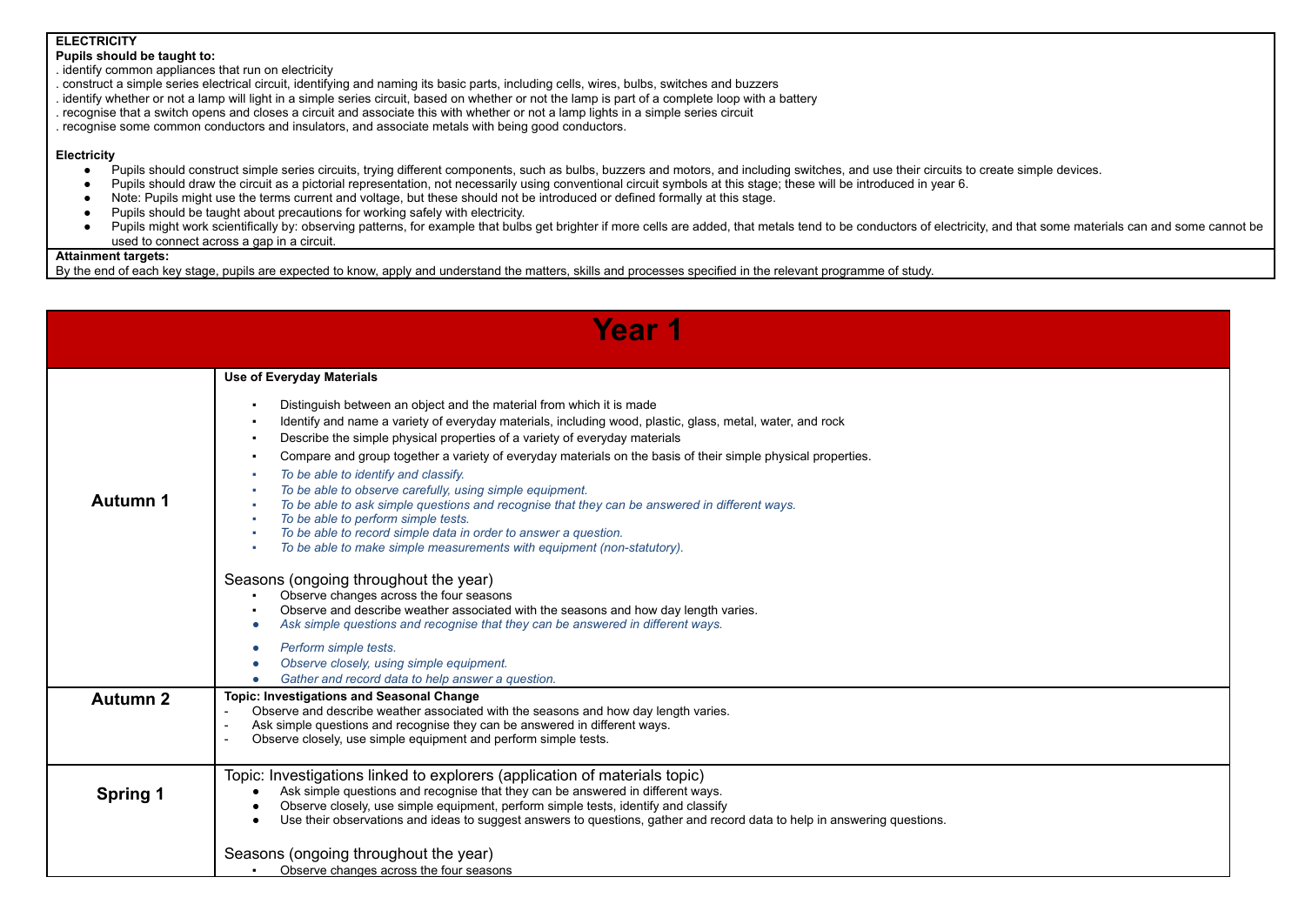|                 | Observe and describe weather associated with the seasons and how day length varies.<br>٠                                                                                                                                                                                                                                                                                                                                                                                                                                                     |
|-----------------|----------------------------------------------------------------------------------------------------------------------------------------------------------------------------------------------------------------------------------------------------------------------------------------------------------------------------------------------------------------------------------------------------------------------------------------------------------------------------------------------------------------------------------------------|
|                 | Ask simple questions and recognise that they can be answered in different ways.<br>$\bullet$                                                                                                                                                                                                                                                                                                                                                                                                                                                 |
|                 | Perform simple tests.<br>$\bullet$                                                                                                                                                                                                                                                                                                                                                                                                                                                                                                           |
|                 | Observe closely, using simple equipment.<br>$\bullet$<br>Gather and record data to help answer a question.<br>$\bullet$                                                                                                                                                                                                                                                                                                                                                                                                                      |
|                 | Animals including humans                                                                                                                                                                                                                                                                                                                                                                                                                                                                                                                     |
|                 | Identify and name a variety of common animals including fish, amphibians, reptiles, birds and mammals<br>$\bullet$<br>Identify and name a variety of common animals that are carnivores, herbivores and omnivores.<br>$\bullet$<br>Describe and compare the structure of a variety of common animals (fish, amphibians, reptiles, birds and mammals, including pets)<br>$\bullet$<br>Identify, name, draw and label the basic parts of the human body and say which part of the body is associated with each sense.                          |
|                 | Record data in a table.<br>$\bullet$                                                                                                                                                                                                                                                                                                                                                                                                                                                                                                         |
| <b>Spring 2</b> | Observe closely, using simple equipment.<br>$\bullet$<br>Record data in simple ways (Venn diagram/chart).<br>$\bullet$<br>Sort and group animals with some help (non-statutory).<br>$\bullet$                                                                                                                                                                                                                                                                                                                                                |
|                 | Seasons (ongoing throughout the year)<br>Observe changes across the four seasons<br>Observe and describe weather associated with the seasons and how day length varies.<br>٠<br>Ask simple questions and recognise that they can be answered in different ways.<br>$\bullet$                                                                                                                                                                                                                                                                 |
|                 | Perform simple tests.<br>$\bullet$                                                                                                                                                                                                                                                                                                                                                                                                                                                                                                           |
|                 | Observe closely, using simple equipment.<br>$\bullet$                                                                                                                                                                                                                                                                                                                                                                                                                                                                                        |
|                 | Gather and record data to help answer a question.<br>$\bullet$<br><b>Plants</b>                                                                                                                                                                                                                                                                                                                                                                                                                                                              |
| Summer 1        | Identify and name a variety of common wild and garden plants, including deciduous and evergreen trees.<br>$\bullet$<br>Identify and describe the basic structure of a variety of common flowering plants, including trees.<br>$\bullet$<br>Observe closely using simple equipment<br>$\bullet$<br>Ask simple questions and recognise that they can be answered in different ways.<br>$\bullet$<br>Use parts of the plant to identify and classify it.<br>$\bullet$<br>Use simple features of a plant to sort and group them (non-statutory). |
|                 | Seasons (ongoing throughout the year)                                                                                                                                                                                                                                                                                                                                                                                                                                                                                                        |
|                 | Observe changes across the four seasons<br>$\bullet$<br>Observe and describe weather associated with the seasons and how day length varies.<br>Ask simple questions and recognise that they can be answered in different ways.<br>$\bullet$<br>Perform simple tests.<br>$\bullet$<br>Observe closely, using simple equipment.<br>Gather and record data to help answer a question.                                                                                                                                                           |
|                 | Investigations                                                                                                                                                                                                                                                                                                                                                                                                                                                                                                                               |
| <b>Summer 2</b> | Ask simple questions and recognise that they can be answered in different ways.<br>Observe closely, use simple equipment, perform simple tests, identify and classify<br>Use their observations and ideas to suggest answers to questions, gather and record data to help in answering questions.                                                                                                                                                                                                                                            |
|                 | Seasons (ongoing throughout the year)                                                                                                                                                                                                                                                                                                                                                                                                                                                                                                        |
|                 | Observe changes across the four seasons<br>Observe and describe weather associated with the seasons and how day length varies.<br>Ask simple questions and recognise that they can be answered in different ways.<br>٠<br>Perform simple tests.<br>$\bullet$                                                                                                                                                                                                                                                                                 |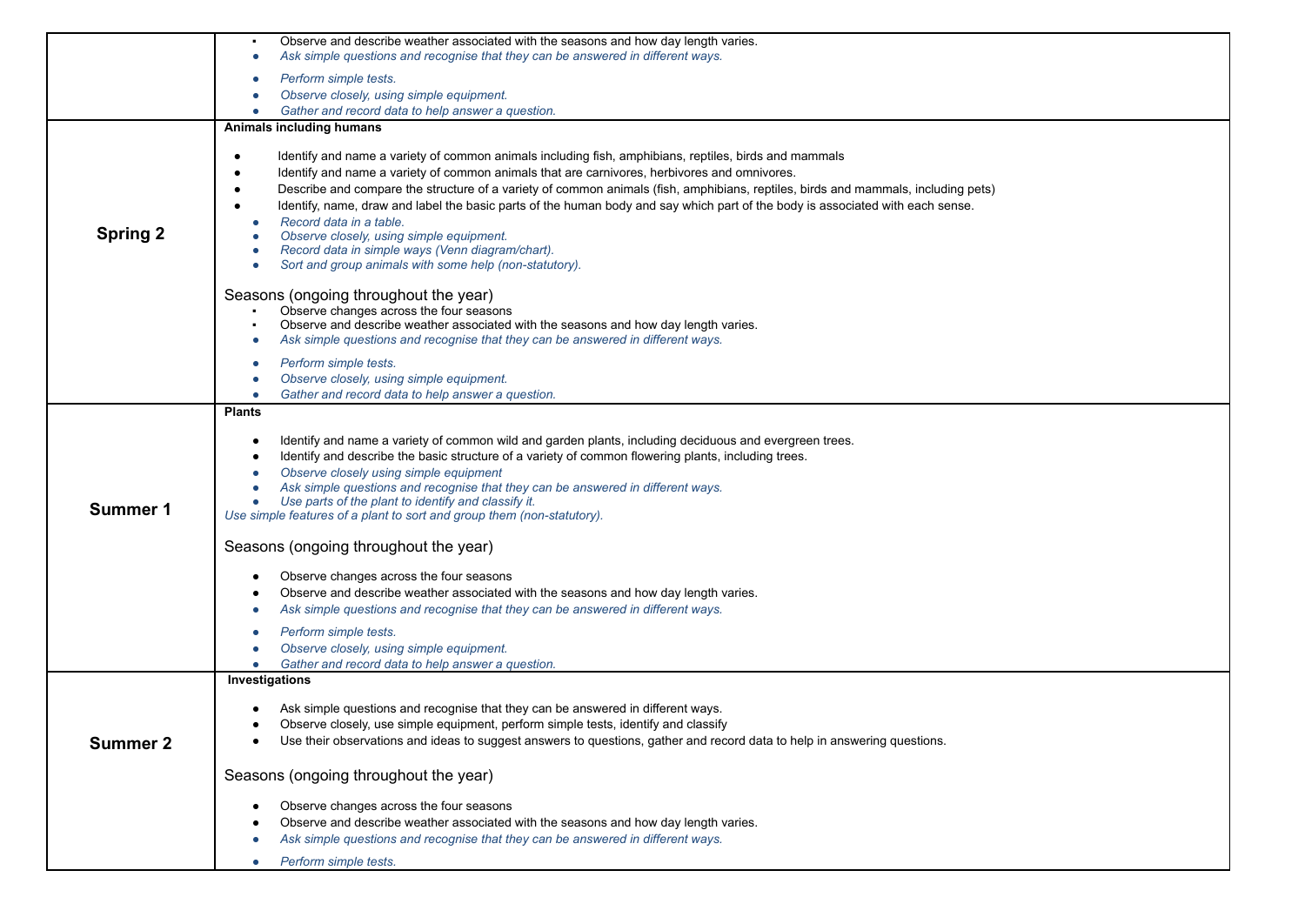|  | Observe closely, using simple equipment.          |
|--|---------------------------------------------------|
|  | Gather and record data to help answer a question. |

| <b>Year 2</b>   |                                                                                                                                                                                                                                                                                                                                                                                                                                                                                                                                                                                                                                                                                                                                                                                                                                                                                                                                                                                                                                                                      |  |  |
|-----------------|----------------------------------------------------------------------------------------------------------------------------------------------------------------------------------------------------------------------------------------------------------------------------------------------------------------------------------------------------------------------------------------------------------------------------------------------------------------------------------------------------------------------------------------------------------------------------------------------------------------------------------------------------------------------------------------------------------------------------------------------------------------------------------------------------------------------------------------------------------------------------------------------------------------------------------------------------------------------------------------------------------------------------------------------------------------------|--|--|
| Autumn 1        | <b>Living Things and their Habitats</b><br>Explore and compare the differences between things that are living, dead, and things that have never been alive.<br>Identify that most living things live in habitats to which they are suited and describe how different habitats provide for the basic needs of different kinds of animals and plants,<br>and how they depend on each other.<br>Describe how animals obtain their food from plants and other animals, using the idea of a simple food chain, and identify and name different sources of food.<br>Identify and name a variety of plants and animals in their habitats, including micro-habitats.<br>Ask simple questions and recognise that they can be answered in different ways.<br>$\bullet$<br>Observe closely.<br>$\bullet$<br>Gather and record data to help answer a question.<br>$\bullet$<br>Record data in a tally chart.<br>Record data in a bar chart.<br>$\bullet$<br>Use observations to suggest answers to questions.<br>$\bullet$<br>Observe using a microscope/hand lens.<br>$\bullet$ |  |  |
| <b>Autumn 2</b> | <b>Use of Everyday Materials</b><br>Identify and compare the suitability of a variety of everyday materials, including wood, metal, plastic, glass, brick, rock, paper and cardboard for particular uses.<br>$\bullet$<br>Find out how the shapes of solid objects made from some materials can be changed by squashing, bending, twisting and stretching.<br>$\bullet$<br>Ask simple questions and recognise that they can be answered in different ways.<br>$\bullet$<br>Use observations and ideas to suggest answers to questions.<br>$\bullet$<br>Gather and record data to help in answering questions.<br>$\bullet$<br>• Perform simple tests.<br>Gather and record data to help in answering questions.<br>$\bullet$<br>Use simple measurements to gather data.<br>$\bullet$<br>Use simple secondary sources to find answers (non-statutory).<br>$\bullet$<br>Talk about what they have found out and how they found it out (non-statutory).<br>$\bullet$<br>With help, notice relationships (non-statutory).<br>$\bullet$                                   |  |  |
| Spring 1        | <b>Animals Including humans</b><br>Notice that animals, including humans, have offspring which grow into adults<br>Find out about and describe the basic needs of animals, including humans, for<br>survival (water, food and air)<br>Describe the importance for humans of exercise, eating the right amounts of different types of food, and hygiene.<br>Use observations to suggest answers to questions.<br>Record data (flow diagram).<br>$\bullet$<br>Observe using simple equipment.<br>$\bullet$<br>Record data (table).<br>$\bullet$<br>Perform a simple test.<br>Record data (tally chart).<br>$\bullet$                                                                                                                                                                                                                                                                                                                                                                                                                                                   |  |  |
| <b>Spring 2</b> | <b>Plants</b><br>Observe and describe how seeds and bulbs grow into mature plants<br>Find out and describe how plants need water, light and a suitable temperature to grow and stay healthy.<br>$\bullet$<br>Perform a simple test.<br>Recognise that questions can be answered in a range of ways.<br>Observe closely using simple equipment.<br>$\bullet$                                                                                                                                                                                                                                                                                                                                                                                                                                                                                                                                                                                                                                                                                                          |  |  |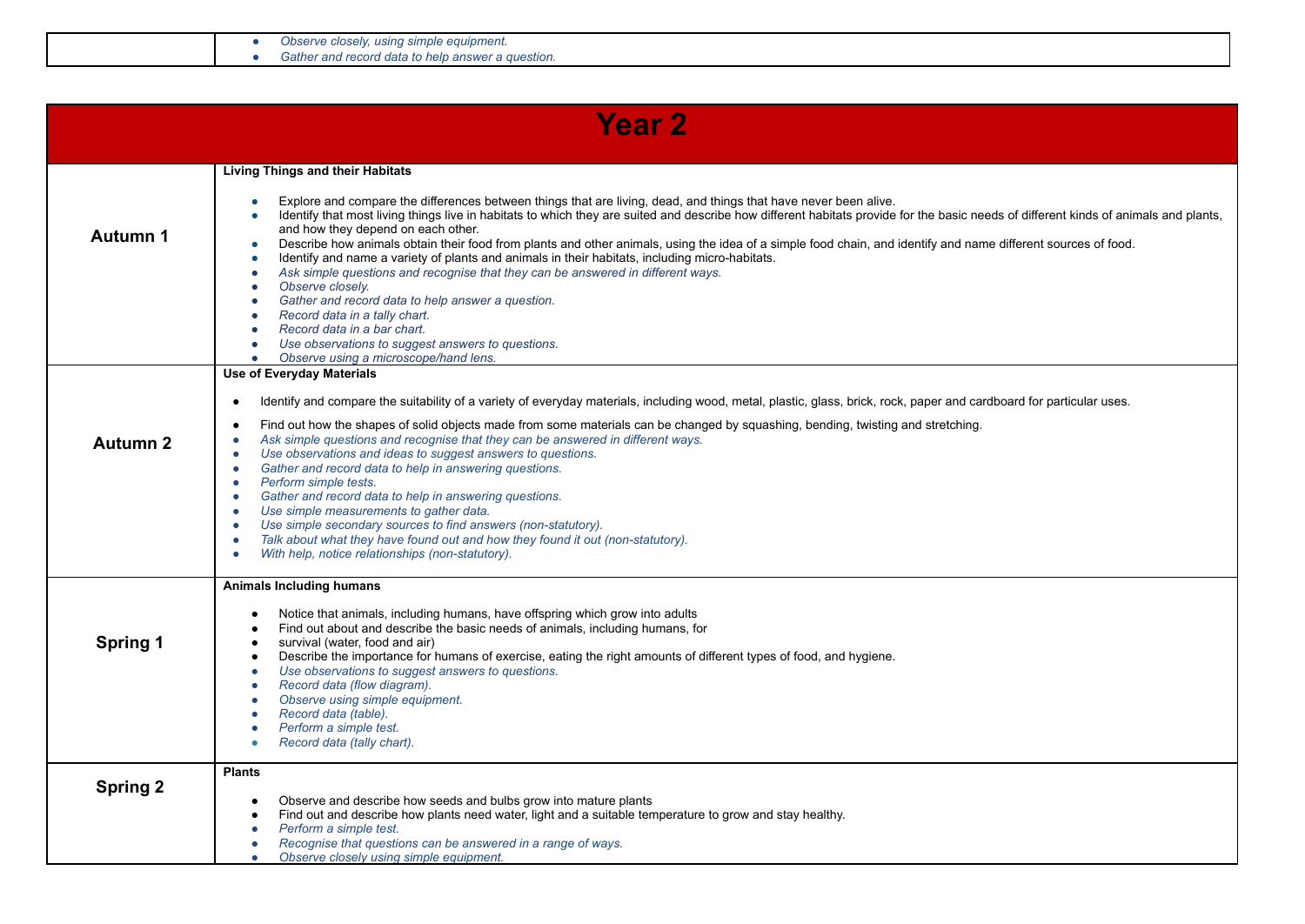|          | Sort objects using observable features (non-statutory).<br>Gather and record date to help in answering a question.<br>Use their observations and ideas to suggest answers to questions                                                                                             |
|----------|------------------------------------------------------------------------------------------------------------------------------------------------------------------------------------------------------------------------------------------------------------------------------------|
| Summer 1 | <b>Plants</b><br>Continue to observe and describe the growth of plants<br>Compare a variety of flowering plants                                                                                                                                                                    |
| Summer 2 | Wow Science Activities:<br>Perform a simple test.<br>Recognise that questions can be answered in a range of ways.<br>Observe closely using simple equipment.<br>Sort objects using observable features (non-statutory).<br>Gather and record date to help in answering a question. |
|          | Use their observations and ideas to suggest answers to questions                                                                                                                                                                                                                   |

|                     | Year <sub>3</sub>                                                                                                                                                                                                                                                                                                                                                                                                                                                                                                                                                                                                                                                                                                                                                |
|---------------------|------------------------------------------------------------------------------------------------------------------------------------------------------------------------------------------------------------------------------------------------------------------------------------------------------------------------------------------------------------------------------------------------------------------------------------------------------------------------------------------------------------------------------------------------------------------------------------------------------------------------------------------------------------------------------------------------------------------------------------------------------------------|
| Autumn 1            | <b>Rocks</b><br>Compare and group together different kinds of rocks on the basis of their appearance and simple physical properties<br>Relate the properties of rocks with their uses<br>Describe in simple terms how fossils are formed when things that have lived are trapped within rock<br>Recognise that soils are made from rocks and organic matter.<br>Make careful observations, (different rock types)<br>Set up simple comparative test- Permeability, hardness, acidity, different soil types (permeability)<br>Recognise the difference between Manmade and natural rocks<br>Measure using beakers and syringes- Permeability,<br>Use presentations to report on findings from enquiries<br><b>Research Mary Anning</b>                            |
| Autumn <sub>2</sub> | Light<br>Recognise that they need light in order to see things and that dark is the absence of light<br>Notice that light is reflected from surfaces<br>Recognise that light from the sun can be dangerous and that there are ways to protect their eyes (design a poster about the sun)<br>Recognise that shadows are formed when the light from a light source is blocked by a solid object<br>Find patterns in the way that the size of shadows change<br>Understand refraction and reflection using mirrors and prisms.<br>Set up a simple fair test (how light moves, how to make shadow, move a shadow and split/reflect light).<br>Make systematic and careful observations and measurements.<br>Record in a table<br>Make predictions for further values |
| Spring 1            | <b>Forces and Magnets</b><br>Compare how things move on different surfaces<br>Notice that some forces need contact between two objects, but magnetic forces can act at a distance<br>Observe how magnets attract or repel each other and attract some materials and not others                                                                                                                                                                                                                                                                                                                                                                                                                                                                                   |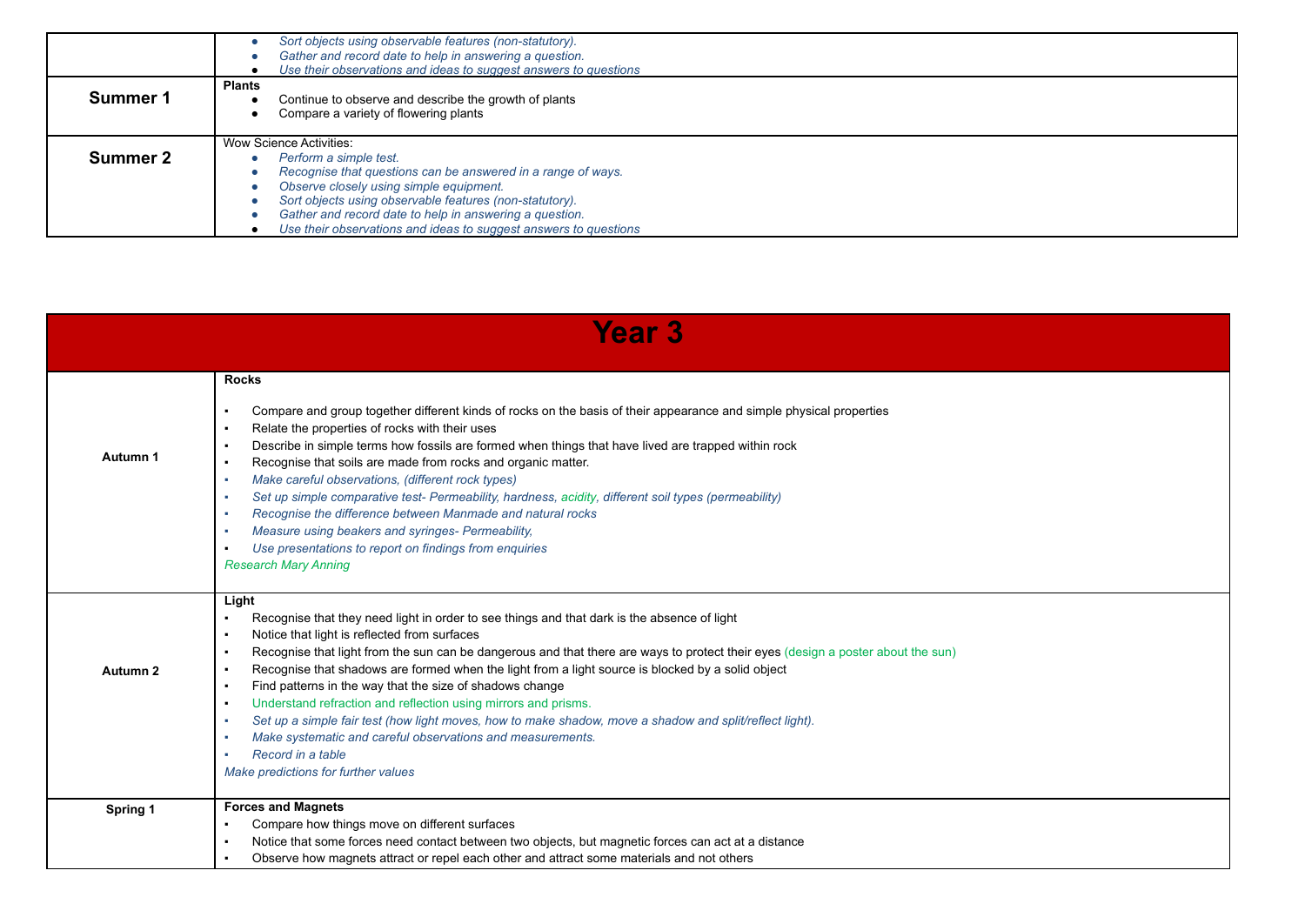|          | Compare and group together a variety of everyday materials on the basis of whether they are attracted to a magnet, and identify some magnetic materials<br>٠.               |
|----------|-----------------------------------------------------------------------------------------------------------------------------------------------------------------------------|
|          | Describe magnets as having two poles                                                                                                                                        |
|          | Predict whether two magnets will attract or repel each other, depending on which poles are facing.<br>$\blacksquare$                                                        |
|          | Recognise difference between push and pull as forces.<br>×                                                                                                                  |
|          | Identify and use vocabulary to describe movements<br>٠                                                                                                                      |
|          | <b>Measure length</b><br>٠                                                                                                                                                  |
|          | Uses of magnets<br>٠                                                                                                                                                        |
|          | Forces and everyday life.                                                                                                                                                   |
|          | Set up a simple fair-test.<br>×                                                                                                                                             |
|          | Identify changes related to scientific ideas.<br>×                                                                                                                          |
|          | Use results to draw simple conclusions.<br>×.                                                                                                                               |
|          | Provide an oral explanation of findings.<br>٠                                                                                                                               |
|          | Make systematic and careful observations                                                                                                                                    |
|          |                                                                                                                                                                             |
|          | <b>Plants</b>                                                                                                                                                               |
|          | Identify and describe the functions of different parts of flowering plants: roots, stem/trunk, leaves and flowers<br>٠                                                      |
|          | Explore the requirements of plants for life and growth (air, light, water, nutrients from soil, and room to grow) and how they vary from plant to plant<br>$\blacksquare$   |
| Spring 2 | Investigate the way in which water is transported within plants<br>٠                                                                                                        |
|          | Explore the part that flowers play in the life cycle of flowering plants, including pollination, seed formation and seed dispersal                                          |
|          | Set up a simple practical enquiry.                                                                                                                                          |
|          | Make systematic and careful observations.<br>×                                                                                                                              |
|          | Gather and record data.<br>×                                                                                                                                                |
|          | ٠                                                                                                                                                                           |
|          | Use results to draw simple conclusions.<br>Use straightforward scientific evidence to answer questions or to support their findings.                                        |
|          | <b>Animals Including Humans</b>                                                                                                                                             |
|          |                                                                                                                                                                             |
|          | Identify that animals, including humans, need the right types and amount of nutrition, and that they cannot make their own food; they get nutrition from what they eat<br>٠ |
| Summer 1 | Identify that humans and some other animals have skeletons and muscles for support, protection and movement<br>$\blacksquare$                                               |
|          | Prior knowledge practical assessment.<br>$\blacksquare$                                                                                                                     |
|          | Identify key bones.<br>٠                                                                                                                                                    |
|          | Importance of a skeleton and muscle linked to their functions.<br>٠                                                                                                         |
|          | Report on findings from enquiries.                                                                                                                                          |
|          | Use evidence to answer questions.<br>٠                                                                                                                                      |
|          | <b>WOW Science</b>                                                                                                                                                          |
|          |                                                                                                                                                                             |
|          | This unit allows the children an opportunity to develop and apply their scientific skills and build on prior knowledge.                                                     |
|          | The children are to take the role of a special agent. The mission is to capture and return a secret formula!                                                                |
| Summer 2 | Make accurate measurements.                                                                                                                                                 |
|          | Repeat measurements when required.                                                                                                                                          |
|          |                                                                                                                                                                             |
|          | Select equipment to address a question.                                                                                                                                     |
|          | Identify patterns in observations and use these to draw conclusions.<br>$\bullet$                                                                                           |
|          | Identify patterns in results in different formats (e.g. bar and line graphs)<br>$\bullet$                                                                                   |
|          | Explain differences in repeated measurements.<br>$\bullet$                                                                                                                  |
|          | Use scientific evidence to draw conclusions.<br>$\bullet$                                                                                                                   |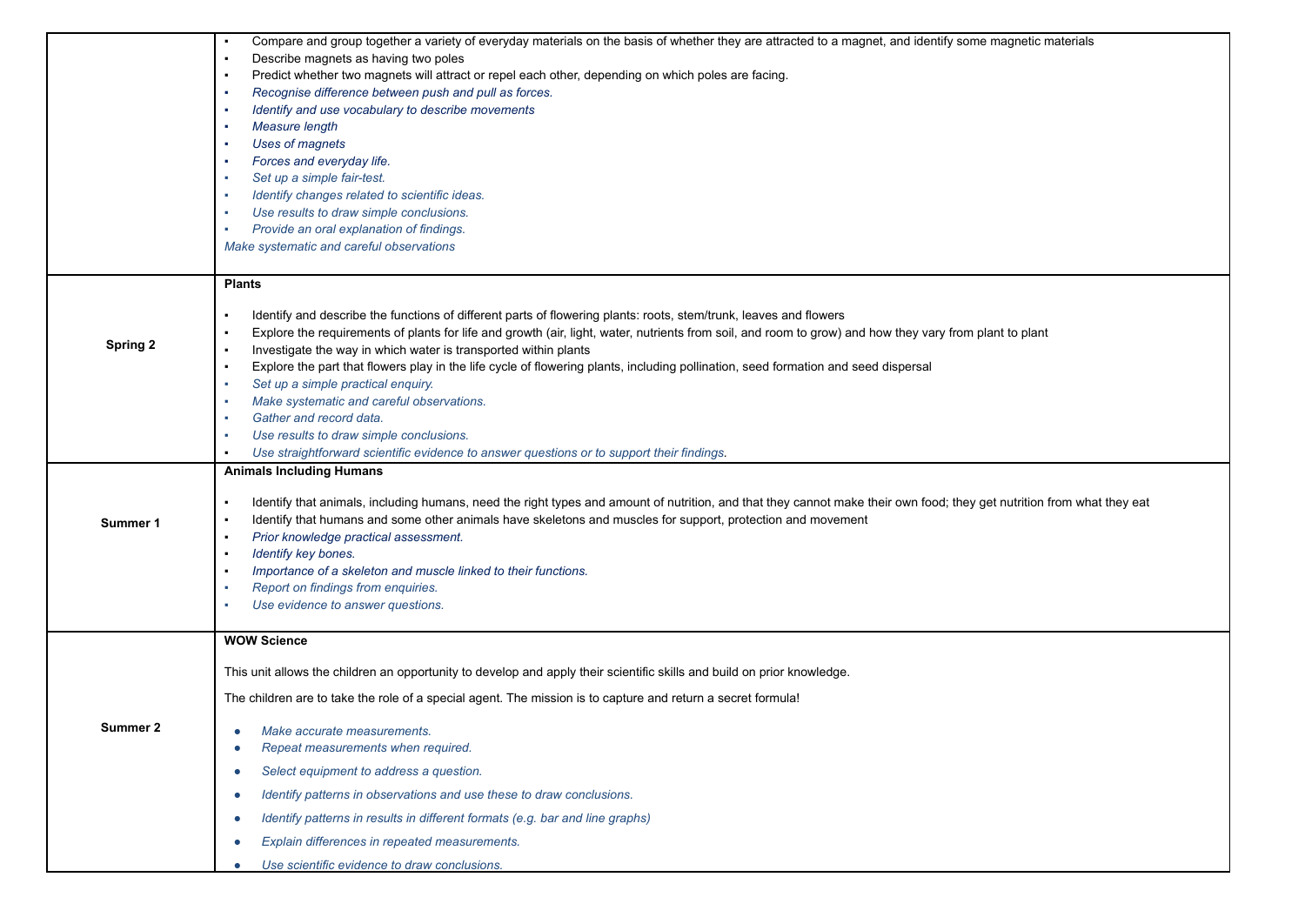|  | Find patterns in results.                                                 |
|--|---------------------------------------------------------------------------|
|  | Draw conclusions from data shown in a line graph.                         |
|  | Evaluate the methods used throughout the previous science investigations. |
|  | Draw conclusions from all the scientific evidence.                        |

|                 | Year 4                                                                                                                                                                                                                                                                                                                                                                                                                                                                                                                                                                                                                                                                                                                                                                                                                                                                                                                                                                                                                                                                                                                                                                                                                   |
|-----------------|--------------------------------------------------------------------------------------------------------------------------------------------------------------------------------------------------------------------------------------------------------------------------------------------------------------------------------------------------------------------------------------------------------------------------------------------------------------------------------------------------------------------------------------------------------------------------------------------------------------------------------------------------------------------------------------------------------------------------------------------------------------------------------------------------------------------------------------------------------------------------------------------------------------------------------------------------------------------------------------------------------------------------------------------------------------------------------------------------------------------------------------------------------------------------------------------------------------------------|
| <b>Autumn 1</b> | Electricity<br>Identify common appliances that run on electricity<br>Construct a simple series electrical circuit, identifying and naming its basic parts, including cells, wires, bulbs, switches and buzzers<br>Identify whether or not a lamp will light in a simple series circuit, based on whether or not the lamp is part of a complete loop with a battery<br>Recognise that a switch opens and closes a circuit and associate this with whether or not a lamp lights in a simple series circuit<br>Recognise some common conductors and insulators, and associate metals with being good conductors.<br>Associate the brightness of a lamp or the volume of a buzzer with the number and voltage of cells used in the circuit.<br>Compare and give reasons for variations in how components function, including the brightness of bulbs, the loudness of buzzers and the on/off position of switches<br>Use recognised symbols when representing a simple circuit in a diagram<br>Take repeat measurements of data with precision using a data-logger.<br>Explain the degree of trust can be had in results.<br>Plan a fair-test by recognising the control variables.<br>Use predictions to set up fair tests. |
| <b>Autumn 2</b> | <b>States of Matter</b><br>Compare and group materials together, according to whether they are solids, liquids or gases<br>$\blacksquare$<br>Observe that some materials change state when they are heated or cooled, and measure or research the temperature at which this happens in degrees Celsius (°C)<br>Identify the part played by evaporation and condensation in the water cycle and associate the rate of evaporation with temperature<br>Set up a fair test<br>Set up a simple test<br>Use results to draw simple conclusions<br>Use a data logger to take accurate measurements<br>$\blacksquare$<br>Use a thermometer to take accurate measurements<br>$\blacksquare$<br>Provide a written explanation<br>$\blacksquare$<br>Use straightforward scientific evidence to answer questions or to support their findings<br>٠                                                                                                                                                                                                                                                                                                                                                                                  |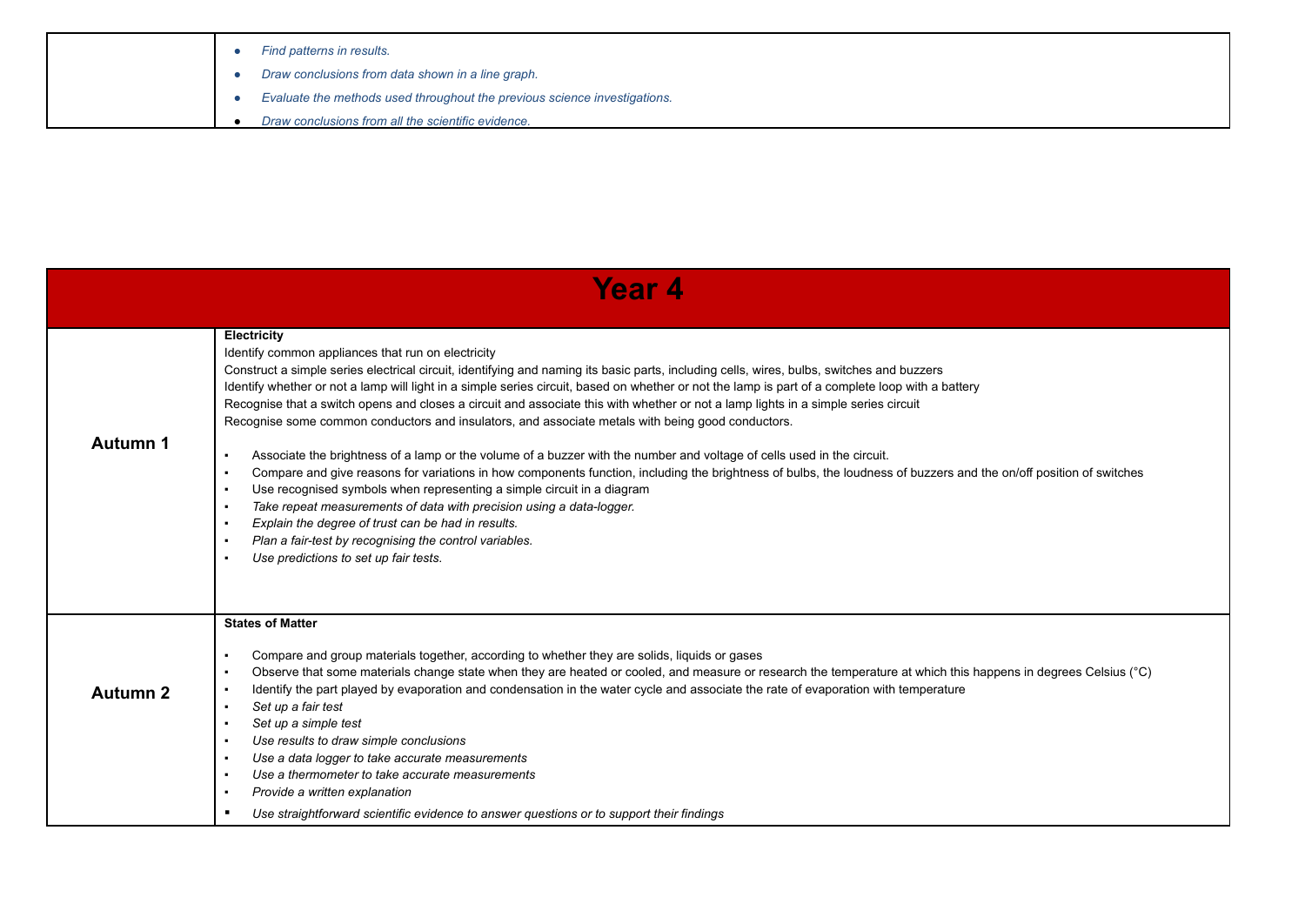|                 | All living things and their Habitats                                                                                                                                                                                                                                                                                                                                                                                                                                                                                                                              |
|-----------------|-------------------------------------------------------------------------------------------------------------------------------------------------------------------------------------------------------------------------------------------------------------------------------------------------------------------------------------------------------------------------------------------------------------------------------------------------------------------------------------------------------------------------------------------------------------------|
|                 | Recognise that living things can be grouped in a variety of ways<br>$\bullet$                                                                                                                                                                                                                                                                                                                                                                                                                                                                                     |
|                 | Explore and use classification keys to help group, identify and name a variety of living things in their local and wider environment<br>$\bullet$                                                                                                                                                                                                                                                                                                                                                                                                                 |
| <b>Spring 1</b> | Recognise that environments can change and that this can sometimes pose dangers to living things.<br>$\bullet$                                                                                                                                                                                                                                                                                                                                                                                                                                                    |
|                 |                                                                                                                                                                                                                                                                                                                                                                                                                                                                                                                                                                   |
|                 | Gather, record, classify and present data in a variety of ways to help in answering questions.<br>×                                                                                                                                                                                                                                                                                                                                                                                                                                                               |
|                 | Report on findings from enquiries, including oral and written explanations.<br><b>CO</b>                                                                                                                                                                                                                                                                                                                                                                                                                                                                          |
|                 |                                                                                                                                                                                                                                                                                                                                                                                                                                                                                                                                                                   |
|                 | n,<br>Zoolab-enrichment session                                                                                                                                                                                                                                                                                                                                                                                                                                                                                                                                   |
|                 | <b>Animals Including Humans</b>                                                                                                                                                                                                                                                                                                                                                                                                                                                                                                                                   |
|                 |                                                                                                                                                                                                                                                                                                                                                                                                                                                                                                                                                                   |
|                 | Nutrition and Digestion:<br>$\blacksquare$<br>Describe the simple functions of the basic parts of the digestive system in humans<br>$\blacksquare$                                                                                                                                                                                                                                                                                                                                                                                                                |
|                 | Identify the different types of teeth in humans and their simple functions<br>$\blacksquare$                                                                                                                                                                                                                                                                                                                                                                                                                                                                      |
|                 | Food chains - construct and interpret a variety of food chains, identifying producers, predators and prey.<br>$\blacksquare$                                                                                                                                                                                                                                                                                                                                                                                                                                      |
| <b>Spring 2</b> |                                                                                                                                                                                                                                                                                                                                                                                                                                                                                                                                                                   |
|                 | Record findings using labelled diagrams<br>×                                                                                                                                                                                                                                                                                                                                                                                                                                                                                                                      |
|                 | Use written explanations to report on findings from an enquiry                                                                                                                                                                                                                                                                                                                                                                                                                                                                                                    |
|                 | Identify the correct type of enquiry to answer a question<br>×                                                                                                                                                                                                                                                                                                                                                                                                                                                                                                    |
|                 | Set up a comparative test<br>o.                                                                                                                                                                                                                                                                                                                                                                                                                                                                                                                                   |
|                 | ×<br>Use evidence to support findings                                                                                                                                                                                                                                                                                                                                                                                                                                                                                                                             |
|                 | Sound                                                                                                                                                                                                                                                                                                                                                                                                                                                                                                                                                             |
|                 |                                                                                                                                                                                                                                                                                                                                                                                                                                                                                                                                                                   |
|                 | Identify how sounds are made, associating some of them with something vibrating<br>$\blacksquare$                                                                                                                                                                                                                                                                                                                                                                                                                                                                 |
|                 | Recognise that vibrations from sounds travel through a medium to the ear<br>$\bullet$                                                                                                                                                                                                                                                                                                                                                                                                                                                                             |
|                 | Find patterns between the pitch of a sound and features of the object that produced it<br>$\blacksquare$                                                                                                                                                                                                                                                                                                                                                                                                                                                          |
| <b>Summer 1</b> | Find patterns between the volume of a sound and the strength of the vibrations that produced it                                                                                                                                                                                                                                                                                                                                                                                                                                                                   |
|                 | Recognise that sounds get fainter as the distance from the sound source increases<br>$\bullet$                                                                                                                                                                                                                                                                                                                                                                                                                                                                    |
|                 | Use a scientific enquiry to answer a question<br>×                                                                                                                                                                                                                                                                                                                                                                                                                                                                                                                |
|                 | Set up a simple practical enquiry<br>×                                                                                                                                                                                                                                                                                                                                                                                                                                                                                                                            |
|                 |                                                                                                                                                                                                                                                                                                                                                                                                                                                                                                                                                                   |
|                 | ×                                                                                                                                                                                                                                                                                                                                                                                                                                                                                                                                                                 |
|                 |                                                                                                                                                                                                                                                                                                                                                                                                                                                                                                                                                                   |
|                 | Set up simple fair tests<br>×                                                                                                                                                                                                                                                                                                                                                                                                                                                                                                                                     |
|                 |                                                                                                                                                                                                                                                                                                                                                                                                                                                                                                                                                                   |
|                 | <b>Crime Scene Investigators</b>                                                                                                                                                                                                                                                                                                                                                                                                                                                                                                                                  |
|                 |                                                                                                                                                                                                                                                                                                                                                                                                                                                                                                                                                                   |
|                 |                                                                                                                                                                                                                                                                                                                                                                                                                                                                                                                                                                   |
| <b>Summer 2</b> | The children are to take the role of a crime scene investigator.                                                                                                                                                                                                                                                                                                                                                                                                                                                                                                  |
|                 | ٠                                                                                                                                                                                                                                                                                                                                                                                                                                                                                                                                                                 |
|                 | Repeat measurements when required.                                                                                                                                                                                                                                                                                                                                                                                                                                                                                                                                |
|                 | ٠                                                                                                                                                                                                                                                                                                                                                                                                                                                                                                                                                                 |
|                 |                                                                                                                                                                                                                                                                                                                                                                                                                                                                                                                                                                   |
|                 |                                                                                                                                                                                                                                                                                                                                                                                                                                                                                                                                                                   |
|                 | Make systematic and careful measurements with a data logger<br>×<br>Report on findings from an enquiry<br>Identify differences, similarities or changes related to simple scientific ideas<br>This unit allows the children an opportunity to develop and apply their scientific skills and build on prior knowledge.<br>Make accurate measurements.<br>Select equipment to address a question.<br>Identify patterns in observations and use these to draw conclusions.<br>٠<br>Identify patterns in results in different formats (e.g. bar and line graphs)<br>٠ |